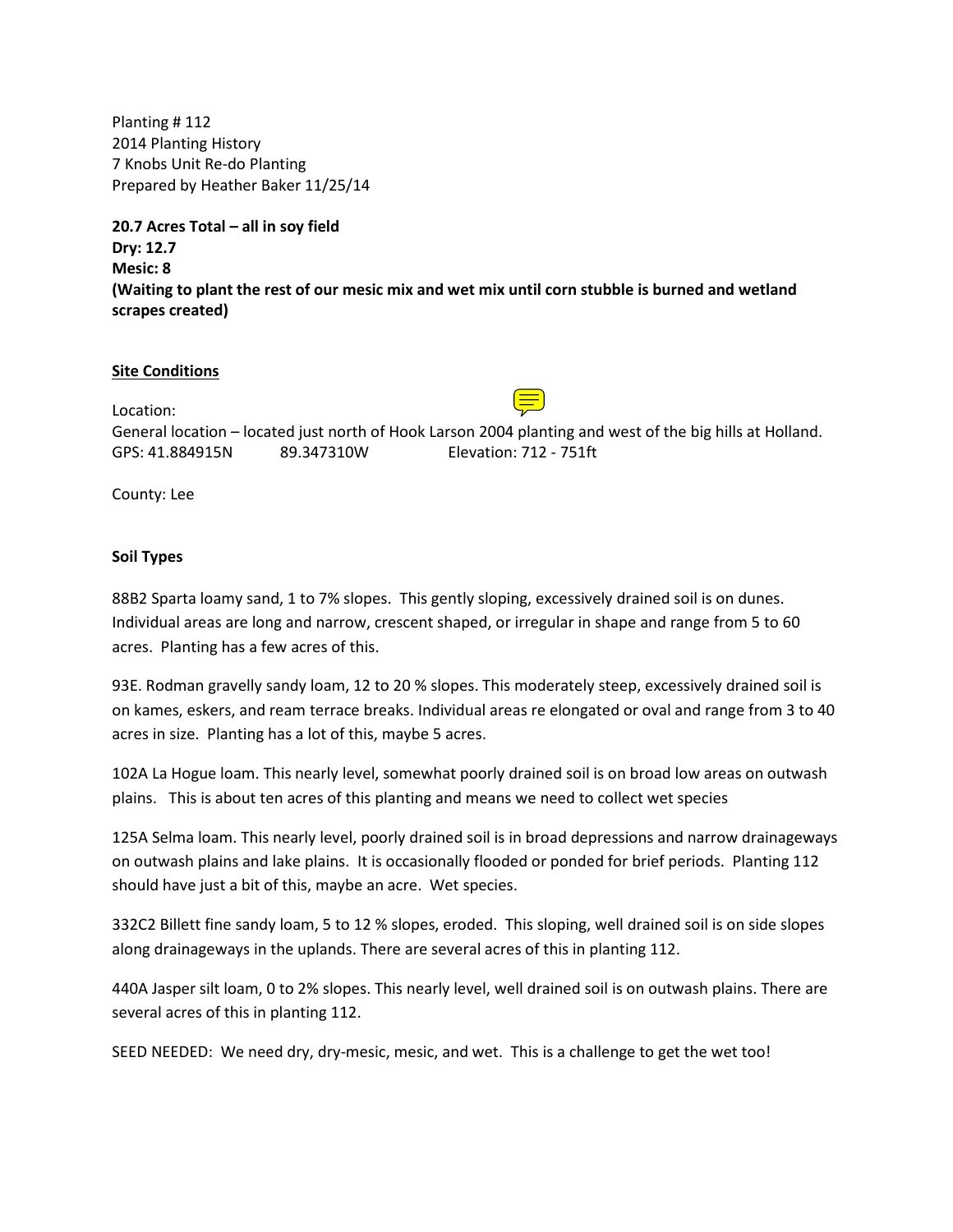Mary and Jim Vieregg picked and planted seed for the west knob of this planting, and Lisa Lanz and John Ayres picked 104 pounds of the seed that we added to the dry mix and spread on the six knobs.

\*All of the soils have been under intensive agriculture. Above are basic descriptions, a complete soil test is needed to determine specific soil characteristics. For more additional information see Soil Web Survey website[: http://websoilsurvey.nrcs.usda.gov/app/](http://websoilsurvey.nrcs.usda.gov/app/) 

## **Topography**

The general topography of the 2014 planting are seven knobs that make up this gently undulating long unit. The mesic areas are the swales between each knob and north bottoms of each knob.

## **Agricultural History**

The planting site was in soy beans the last two years with the farmer being Dave Henry. Before that it was a prairie planting done in 1990. The original planting looked ok on the knob tops, but the rest of it was weak in native plants. The west two knobs and their swales had BFT problems in discreet patches. Some Asian bush clover was found on the south end of the west most knob. There was at times heavy white sweet clover on the west most three knobs. There is some transect data we collected from the east most knob from about 2008. We hope that our decision was right to re-do this planting.

### **Site Preparations**

The soy beans were harvested in mid-October. The 2014 season was typical with farmers remarking that corn yields were very high this year.

Winter came early this year and we had frozen ground since the first week of November. We finally decided to plant the seed without harrowing the soy stubble.

## **Planting the seed**

Heather Baker, Jocelyn Frazelle, Zach Storc, and Mike Saxton planted the dry hills as well as the mesic swales around them in the former soy bean field part of the planting. There is still more mesic and wet mix to plant in the section of the planting that was corn crop. We are waiting to burn off the corn stubble and create wetland scrapes before we do so.

**Weather:** We planted on Friday, November 21. The high temp for the day was in the mid 30's, with light wind and no precipitation. The few days before the planting were frigid with high temps in the 20's, strong winds, and no precipitation. The following Saturday and Sunday were warmer, with highs in the low 50's with light rain. Temperatures dropped Monday, the 24<sup>th,</sup> and we got around 3 inches of snow.

### **Dry Hills (6 hills) -12 acres. 60 lbs/acre, 762 lbs total planted. 606 lbs left over.**

We had two seed mixes to plant on the dry hills. First, we planted a mix of combined little bluestem, prairie dropseed, and thimbleweed (grass mix). We followed with our regular big mix of upland seeds (dry mix). Bill Kleiman and Jocelyn Frazelle divided the barrels of mixes between the six hills. We used our best judgment to differentiate between dry and mesic sections (no flagging on boundaries), and made sure to overlap our mixes. We started around 9am.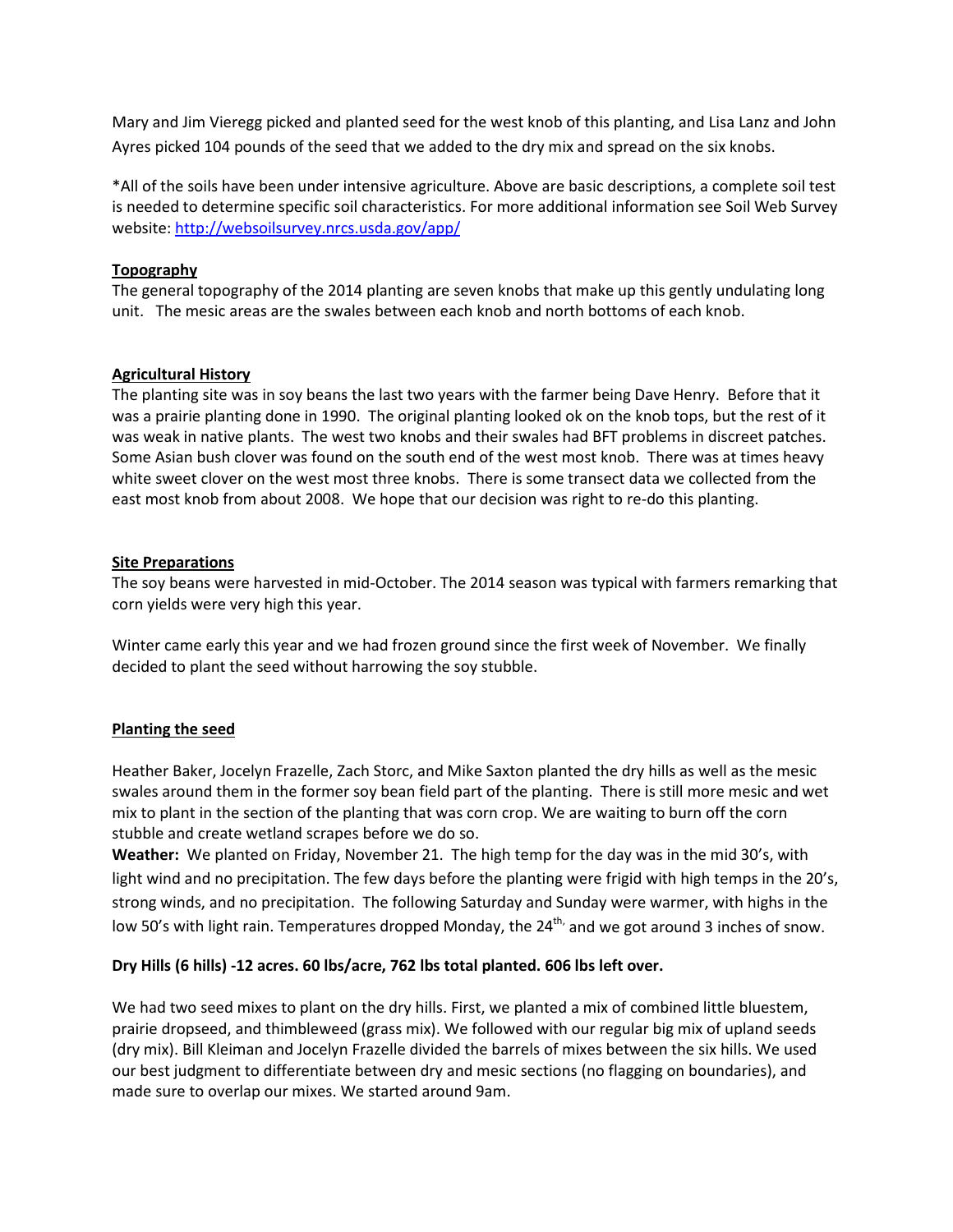The two eastern most hills were planted by Zach Storc and Mike Saxton. Each of these hills had one barrel of grass mix and three barrels of dry mix. 1/3 of one barrel of dry mix from each hill was saved for the next two hills to the west. Zach planted the first hill on the eastern edge, but due to an injury, Zach went home early. The seeder handle whacked Zack on the head when he was adjusting the opening. Mike Saxton finished the second hill. He first planted the grass, then moved onto the dry mix. He covered the area at least twice with grass mix, seeder half open, doing concentric circles on the hill. He then opened his seeder all the way and drove around until the grass mix was done. He did the same with the dry mix, doing mostly concentric circles. Planting was done with the green truck and an antique seeder. This seeder dropped seed quicker than the other two being used that day.

The two middle hills were planted by Heather Baker. Each hill had two barrels of dry mix PLUS 2/3 of a barrel from both Zach/Mike and Jocelyn's barrels. Because these hills were smaller, only one barrel of grass mix was split between the two. I started by planting the grass mix on my eastern most hill with my seeder half of the way open. I did one pass, going in concentric circles until I reached the top of the hill. I used white buckets at each turn as markers to be sure I covered the ground evenly. I then moved to my second hill and did one pass in the same fashion. I ended up opening my seeder all the way towards the end of this pass as the seed was dropping at a very slow rate. I went over both hills two more times with the grass mix, driving again in concentric circles, and then in a grid pattern, but did not use buckets. Since I still had seed left, I went over the hills in a less uniform fashion to empty my seeder. Then I moved on to the dry mix. I did my western most hill first, doing two passes driving in concentric circles around the hill until I got to the top. I used buckets for guides. I then Drove around the hill multiple times in both concentric circles and grid patterns, without the buckets as guides, until my seeder was empty. I then moved onto the eastern most of my hills. I did one pass using buckets and going In concentric circles. After that, I stopped using the buckets to save time, and did multiple passes in both concentric circles and grid patterns until my seeder was empty. Although my seeder was open all the way, I felt the seed was dropping at a fairly slow rate. I drove the red diesel truck.

The two western most hills of the planting were seeded by Jocelyn Frazelle. (Remember that the Viereggs did the western most knob, the  $7<sup>th</sup>$  knob. So our two most western knobs would be the  $5<sup>th</sup>$  and  $6<sup>th</sup>$  Each of her hills had one barrel of grass mix and three barrels of dry mix. 1/3 of one barrel of dry mix from each hill was saved for the middle two hills. Jocelyn First seeded both of her hills with the grass mix, then followed with the dry mix. She mainly drove in concentric circles around the hills. Each hill was covered multiple times with the grass mix as well as the dry mix with the seeder all the way open. One of her hills had a rocky spot that she had to seed by hand. She drove the new white truck.

We finished the dry hills around 2pm. (with our regular % hour lunch break). The Southern most edge of the planting was also covered with dry mix.

### **Mesic – 8 acres. 60 lbs/acre. 480 lbs total. 999 lbs left over for the rest of the mesic planting.**

After the dry hills were planted, Heather, Jocelyn, and Mike continued to plant the mesic swales around the hills. Jocelyn and Mike divided thirteen barrels of mesic mix between six different areas. The five smaller mesic areas got one barrel each, and the large mesic section in the middle of the planting got eight barrels.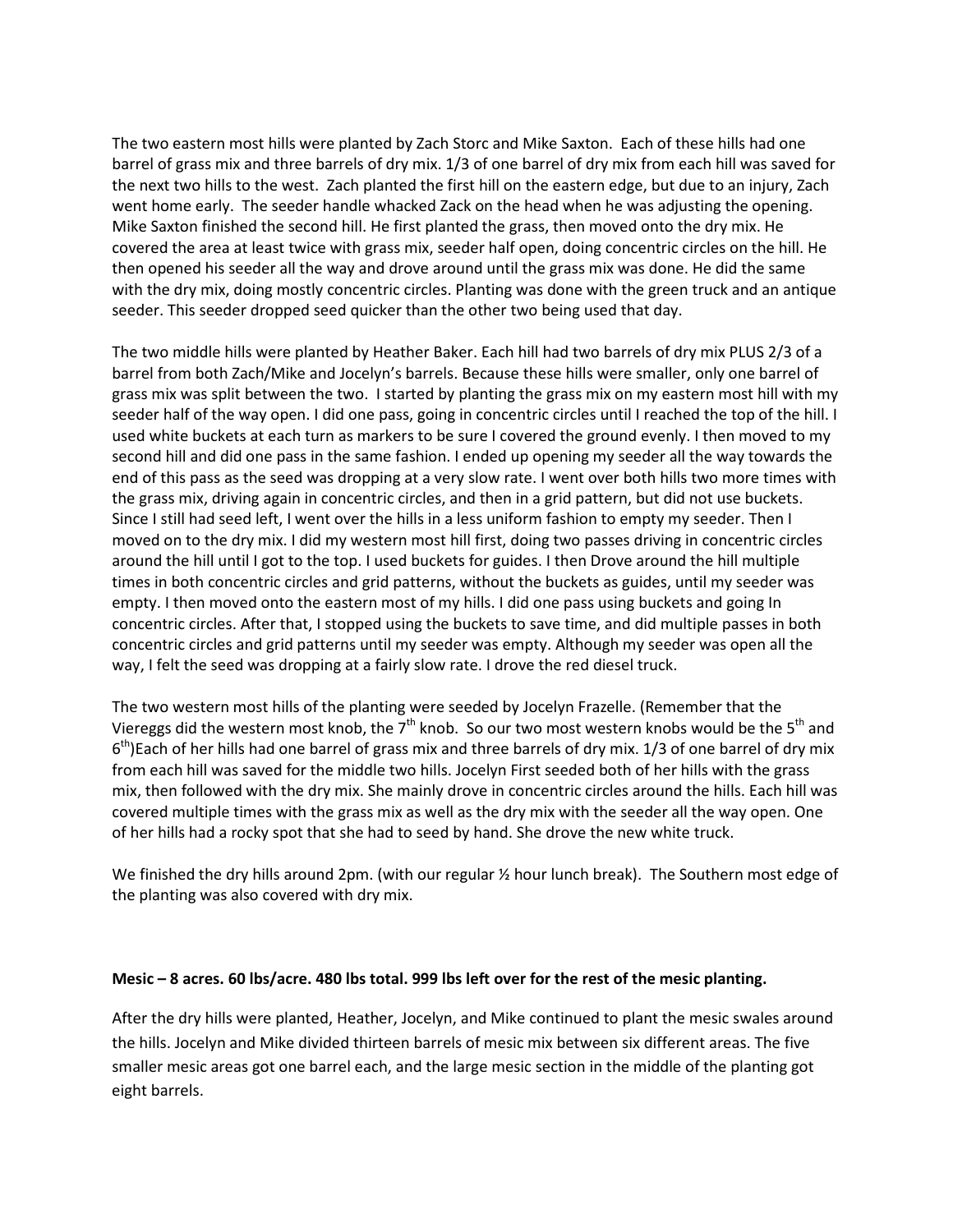Heather, Jocelyn, and Mike did three grid pattern passes together over the largest mesic section; two passes going East/West and one North/South. We did not use buckets as guides. We overlapped the mesic with the dry hills a bit.

The two eastern most mesic sections were planted by Mike Saxton, The two western sections by Jocelyn Frazelle, and the third section from the west was planted by Heather Baker. Heather and Jocelyn's seeders were open all the way, Mike's was open half way. Each planted their sections doing multiple passes in a variety of different patterns. They were all small sections between dry hills, no guide buckets were used. The mesic overlapped with the dry hills a bit.

We finished the mesic mix by 4pm.

### **Step In**

The dry and mesic step in mixes were planted by Heather Baker. The dry and most of the mesic step in were planted on Wednesday, Nov. 19. The high temp for the day was in the 20's, overcast, with strong winds. The rest of the mesic step in was planted the next day, with similar weather conditions. The dry step in, which was about 1 five gallon bucket full, was divided as evenly as possible between the 6 hills. The bird's foot violet was planted separately, with most of it on the hill with soil type 88BZ, and some of it on the hill just west of it where sandy soils were found  $3<sup>rd</sup>$  hill from the east). Prickly pear cactus seeds were also stepped in separately on the sandiest spot on the 3<sup>rd</sup> hill from the east. There was only about  $\frac{1}{2}$  of a 5 gallon bucket worth of mesic step in. Much of it was planted in the large mesic section in the middle of the planting. Some was planted on the north edge of the western side of the planting where the soy bean field met with up with the prairie. Some was planted around the northern edge of the planting on the east side where the soy bean field met the corn field. The seeds were dropped by hand, very low to the ground. The wind help carry the seed a little ways. Some was smeared into the soil with my hand or foot, some was not.

\*There is still wet step in mix to plant once the scrapes have been created.

### **Planting Mixes**

A total of 3323.12 lbs of seed was collected for the planting this year. Four mixes were created out of this seed;

1495.33 lbs of dry 1502.15 lbs of mesic 286.915 lbs of wet 36.245 lbs of savanna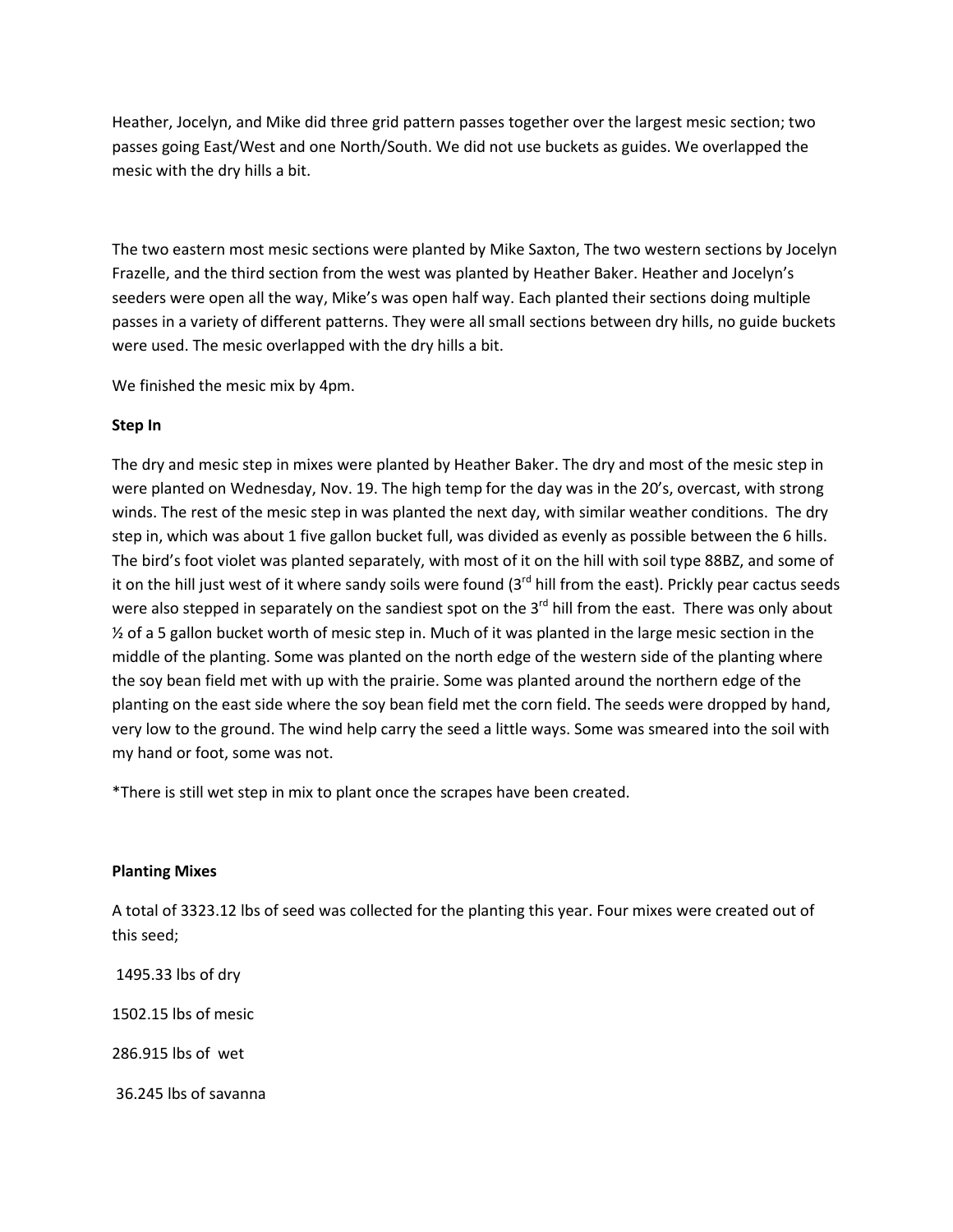Step in mixes were also created for dry, mesic, and wet from these totals.

Plants were sorted into mixes using Swink and Wilhelm's Plants of the Chicago Region, as well as our own knowledge of where we collected our plants and frequently see them on the preserve.

As with last year, bison prep took away from seed collecting, but the crew was able to plant a high diversity planting at a good seeding rate per acre. The savanna mix still needs to find a place to be planted.

# **Species Richness Dry: 114 Mesic: 108 Wet: 59 Total Species for Holland Planting: 185**

|                                            |                                 | Dry - 12.7 ac | Mesic - 22.9 ac | Wet - 12.5<br>ac | Savanna |
|--------------------------------------------|---------------------------------|---------------|-----------------|------------------|---------|
| <b>SCIENTIFIC NAME</b>                     | <b>COMMON NAME</b>              | lbs/acre      | lbs/acre        | lbs/acre         |         |
| <b>Acorus Calamus</b>                      | <b>Sweet Flag</b>               |               |                 |                  |         |
| Actinomeris (Verbesina) alternifolia       | Wingstem                        | 0.000         | 0.000           | 0.088            | 1.100   |
| Agastache scrophulariaefolia               | <b>Purple Giant Hyssop</b>      | 0.000         | 0.000           | 0.000            | 0.450   |
| Agrimonia parviflora                       | <b>Swamp Agrimony</b>           | 0.000         | 0.146           | 0.560            |         |
| Agalinis purpurea                          | <b>Purple false foxglove</b>    | 0.000         | 0.009           | 0.040            |         |
| Agalinis tenuifolia                        | <b>Slender False foxglove</b>   | 0.000         | 0.000           | 0.340            |         |
| <b>Agrostis hymenalis</b>                  | <b>Tickle Grass</b>             | 0.000         | 0.000           | 0.000            |         |
| Alisma subcordatum                         | <b>Common Water Plantain</b>    | 0.000         | 0.000           | 0.032            |         |
| (Plantagoaquatica amer.)<br>Allium cernuum | <b>Nodding Wild Onion</b>       | 0.000         | 0.522           | 0.000            |         |
| Amphicarpa bracteata comesa                | Lowland hog peanut              | 0.000         | 0.000           | 0.000            |         |
| <b>Amelanchier humilis</b>                 | Serviceberry                    | 0.000         | 0.000           | 0.000            |         |
| <b>Amelanchier leavis</b>                  | <b>Allegheny Shadblow</b>       | 0.000         | 0.000           | 0.000            |         |
| Amorpha canescens                          | Leadplant                       | 2.362         | 1.310           | 0.000            |         |
| Amorpha fruticosa                          | <b>Indigo Bush</b>              | 0.000         | 0.000           | 0.000            |         |
| Andropogon gerardii                        | <b>Big Bluestem; Turkeyfoot</b> | 0.000         | 0.000           | 0.000            |         |
| Schizachyrium scoparium                    | <b>Little Bluestem</b>          | 0.000         | 0.000           | 0.000            |         |
| Angelica grandifoilia                      | <b>Great Angelica</b>           | 0.000         | 0.000           | 0.000            |         |
| Anemone canadensis                         | <b>Meadow Anemone</b>           | 0.000         | 0.022           | 0.008            |         |
| Anemone caroliniana                        | <b>Caroline Anemone</b>         | 0.000         | 0.000           | 0.000            |         |
| Anemone cylindrica                         | <b>Thimbleweed</b>              | 0.000         | 0.000           | 0.000            |         |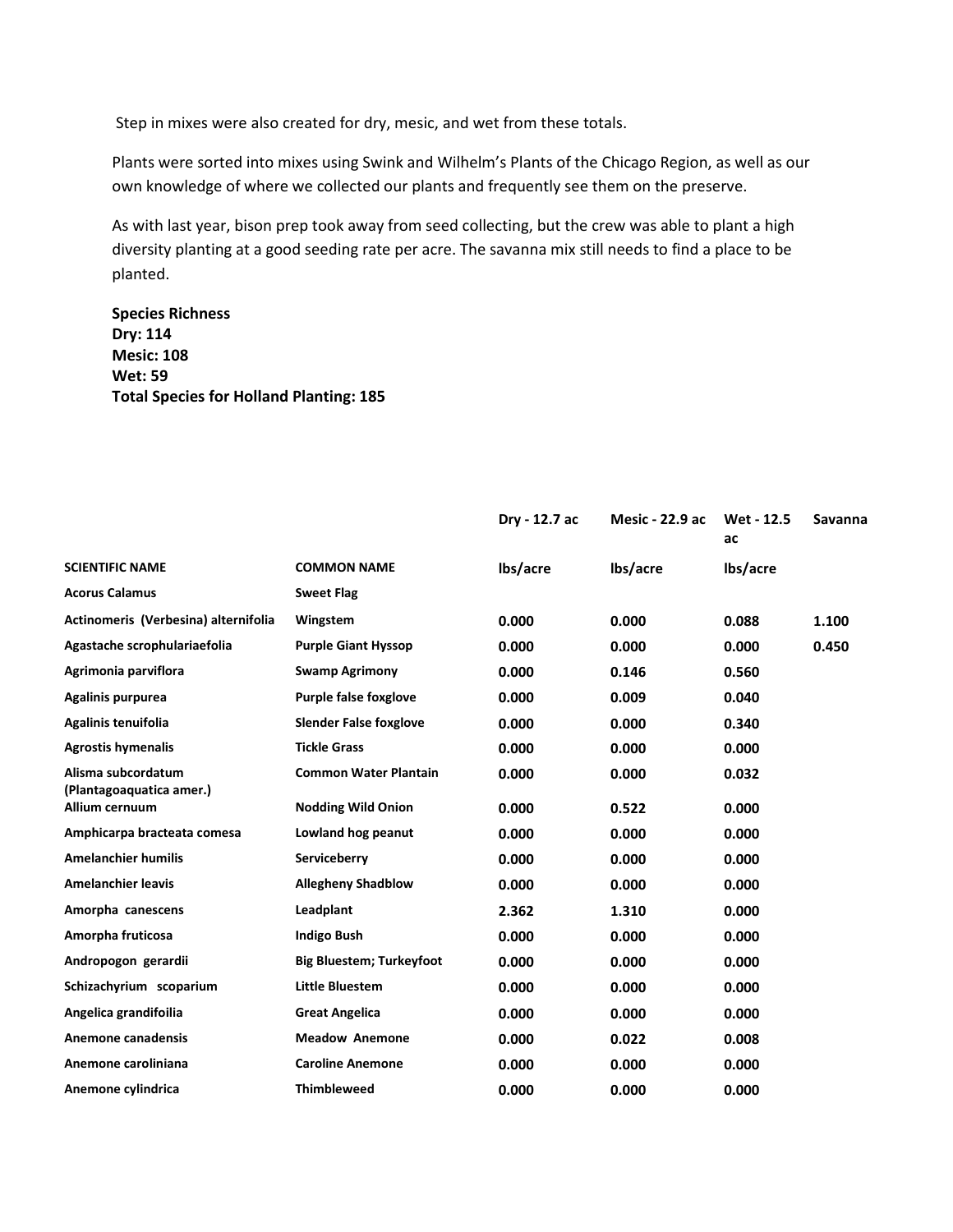| Anemone patens (Pulsatilla p.)             | <b>Pasque Flower</b>                    | 0.000 | 0.000 | 0.000 |       |
|--------------------------------------------|-----------------------------------------|-------|-------|-------|-------|
| Anemone quinquefolia                       | <b>Wood Anemone</b>                     | 0.000 | 0.000 | 0.000 |       |
| Anemone virginiana                         | <b>Tall Thimbleweed</b>                 | 0.000 | 0.000 | 0.000 |       |
| Angelica atropurpurea                      | Alexander's Angelica; Great<br>Angelica | 0.000 | 0.000 | 0.000 |       |
| Antennaria neglecta                        | <b>Field Cat's Foot</b>                 | 0.000 | 0.000 | 0.000 |       |
| Antennaria plantaginifolia                 | <b>Pussy Toes (Everlasting)</b>         | 0.709 | 0.000 | 0.000 | 2.550 |
| Apocynum androsaemifolium                  | <b>Spreading Dogbane</b>                | 0.000 | 0.000 | 0.000 |       |
| Apocynum cannabinum (X medium)             | Dogbane (Indian Hemp)                   | 0.031 | 0.087 | 0.000 |       |
| Apocynum sibiricum                         | <b>Prairie Indian Hemp</b>              | 0.000 | 0.000 | 0.000 |       |
| Aquilegia canadensis                       | <b>Wild Columbine</b>                   | 0.000 | 0.000 | 0.000 |       |
| Arenaria (Minuartia) stricta               | <b>Stiff Sandwort</b>                   | 0.000 | 0.000 | 0.000 |       |
| Arenaria (Moehringia) lateriflora          | <b>Wood Sandwort</b>                    | 0.000 | 0.000 | 0.000 |       |
| Arisaema dracontium                        | Green dragon                            | 0.000 | 0.000 | 0.000 |       |
| Arisaema triphyllum (atrorubens)           | Jack-in-the-Pulpit                      | 0.000 | 0.000 | 0.000 |       |
| Aristida longiseta                         | 3 awn grass                             | 0.945 | 0.000 | 0.000 |       |
| Aristida purpurascens                      | <b>Arrow Feather</b>                    | 0.000 | 0.000 | 0.000 |       |
| Aronia (Pyrus) prunifolia<br>(melanocarpa) | <b>Black Chokeberry</b>                 | 0.000 | 0.000 | 0.000 |       |
| Artemisia caudata (campestris)             | <b>Beach Wormwood</b>                   | 1.181 | 0.487 | 0.000 |       |
| Asclepias amplexicaulis                    | <b>Sand Milkweed</b>                    | 0.000 | 0.000 | 0.000 |       |
| Asclepias hirtella                         | Hairy / tall Green Milkweed             | 0.000 | 0.000 | 0.000 |       |
| Asclepias incarnata                        | <b>Swamp Milkweed</b>                   | 0.000 | 0.000 | 0.076 |       |
| Asclepias lanuginosa **                    | <b>Woolly Milkweed</b>                  | 0.000 | 0.000 | 0.000 |       |
| Asclepias purpurascens                     | <b>Purple Milkweed</b>                  | 0.000 | 0.000 | 0.000 |       |
| Asclepias syriaca                          | <b>Common Milkweed</b>                  | 0.049 | 0.027 | 0.000 |       |
| Asclepias tuberosa interior                | <b>Butterfly Weed</b>                   | 0.000 | 0.000 | 0.000 |       |
| Asclepias verticillata                     | <b>Whorled Milkweed</b>                 | 0.236 | 1.150 | 0.000 |       |
| Asclepias hirtella                         |                                         | 0.000 | 0.000 | 0.000 |       |
| Asclepias sullivantii                      | <b>Prairie Milkweed</b>                 | 0.000 | 0.000 | 0.000 |       |
| Asclepias viridiflora                      | <b>Short Green Milkweed</b>             | 0.000 | 0.000 | 0.000 |       |
| Aster azureus (oolentangiensis)            | Sky-blue Aster                          | 0.472 | 0.044 | 0.000 | 0.800 |
| Aster ericoides (prostratus)               | <b>Heath Aster</b>                      | 1.575 | 0.131 | 0.000 |       |
| Aster furcatus ***                         | <b>Forked Aster</b>                     | 0.000 | 0.000 | 0.000 |       |
| <b>Aster laevis</b>                        | <b>Smooth (Blue) Aster</b>              | 0.000 | 1.469 | 0.000 |       |
| <b>Aster lateriflorus</b>                  | <b>Calico (Starved) Aster</b>           | 0.000 | 0.000 | 0.000 |       |
| <b>Aster linariifolius</b>                 | Stiff Aster (Flax-Leaved)               | 0.287 | 0.000 | 0.000 |       |
| Aster novae-angliae                        | <b>New England Aster</b>                | 0.000 | 0.000 | 0.000 |       |
| Aster oblongifolius                        | <b>Aromatic Aster</b>                   | 0.409 | 0.000 | 0.000 |       |
| Aster ontarionis (missouriensis)           | <b>Ontario Aster</b>                    | 0.000 | 0.000 | 0.000 |       |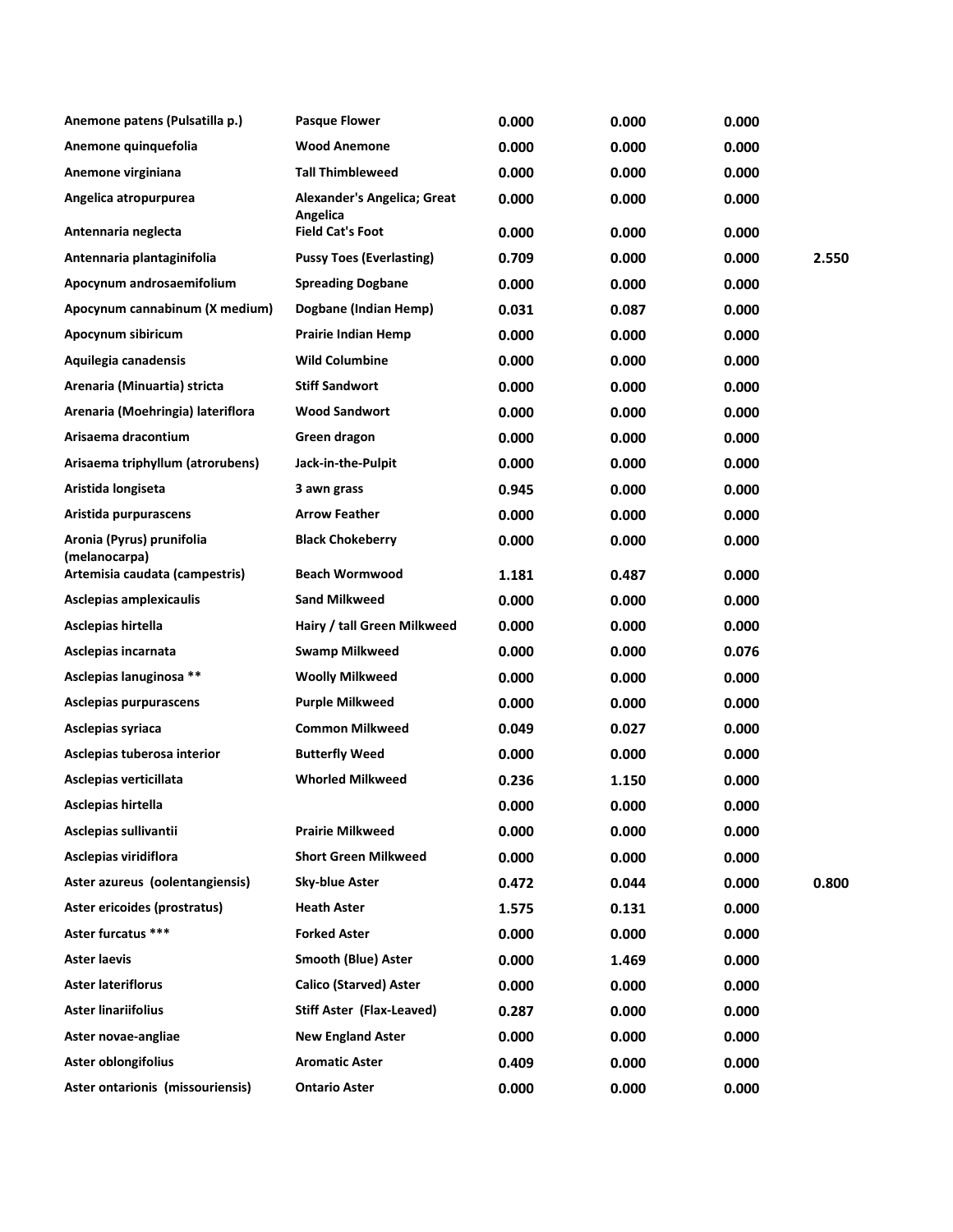| Aster pilosus                                 | <b>Hairy Aster</b>                          | 0.000 | 0.000 | 0.000 |       |
|-----------------------------------------------|---------------------------------------------|-------|-------|-------|-------|
| Aster praealtus                               | <b>Willow Aster</b>                         | 0.000 | 0.000 | 0.000 |       |
| <b>Aster ptarmicoides</b>                     | <b>White Aster (Stiff Aster)</b>            | 0.028 | 0.000 | 0.000 |       |
| <b>Aster puniceus</b>                         | Swamp (Purple-stemmed) Aster                | 0.000 | 0.000 | 0.000 |       |
| Aster puniceus firmus (?)                     | <b>Shining Aster</b>                        | 0.000 | 0.000 | 0.000 |       |
| Aster sagittifolius drummondii                | <b>Drummond's Aster</b>                     | 0.000 | 0.000 | 0.000 |       |
| Aster sericeus                                | Silky Aster                                 | 0.709 | 0.105 | 0.000 |       |
| Aster shortii                                 | <b>Short's Aster</b>                        | 0.000 | 0.000 | 0.000 |       |
| Aster umbellatus                              | <b>Flat-topped Aster</b>                    | 0.000 | 0.000 | 0.144 |       |
| Astragalus canadensis                         | <b>Canadian Milk Vetch</b>                  | 0.000 | 0.000 | 0.000 |       |
| Athyrium filix-femina michauxii<br>(angustum) | <b>Lady Fern</b>                            | 0.000 | 0.000 | 0.000 |       |
| Aureolaria (Gerardia) grandiflora<br>pulchra  | <b>Yellow False Foxglove</b>                | 0.000 | 0.000 | 0.000 |       |
| Aureolaria (Gerardia) pedicularia<br>ambigens | <b>Clammy False Foxglove</b>                | 0.000 | 0.000 | 0.000 |       |
| <b>Baptisia leucantha</b>                     | White Wild Indigo                           | 6.850 | 3.799 | 0.000 |       |
| Baptisia leucophaea                           | <b>Cream Wild Indigo</b>                    | 0.535 | 0.437 | 0.000 |       |
| Bidens comosa (tripartia)                     | <b>Swamp Tickseed</b>                       | 0.000 | 0.000 | 0.056 |       |
| Boltonia latisquama ** (asteroides)           | <b>False Aster</b>                          | 0.000 | 0.000 | 0.944 |       |
| Botrychium virginianum                        | <b>Rattlesnake Fern</b>                     | 0.000 | 0.000 | 0.000 |       |
| Bouteloua curtipendula                        | Side-Oats Grama                             | 0.768 | 0.000 | 0.000 |       |
| <b>Bouteloua hirsuta</b>                      | <b>Hairy Grama</b>                          | 0.114 | 0.000 | 0.000 |       |
| Brachyelytrum erectum                         | long awned wood grass                       | 0.000 | 0.000 | 0.000 | 2.250 |
| Bromus kalmii                                 | <b>Prairie brome</b>                        | 0.000 | 0.000 | 0.000 |       |
| Cacalia atriplicifolia                        | Pale Indian Plantain                        | 0.315 | 0.441 | 0.000 |       |
| Cacalia plantaginea (tuberosa)                | <b>Indian Plantain</b>                      | 0.000 | 0.011 | 0.008 |       |
| Cacalia suaveolens                            | <b>Sweet-scented Indian Plantain</b>        | 0.000 | 0.000 | 0.332 |       |
| Calamagrostis canadensis                      | <b>Blue Joint Grass</b>                     | 0.000 | 0.000 | 0.000 |       |
| Callirhoe triangulata                         | <b>Clustered Poppy Mallow</b>               | 0.000 | 0.000 | 0.000 |       |
| Caltha palustris                              | <b>Marsh Marigold</b>                       | 0.000 | 0.000 | 0.000 |       |
| Carex annectens xanthocarpa                   | <b>Small Yellow Fox Sedge</b>               | 0.000 | 0.000 | 0.000 |       |
| Carex bicknellii                              | <b>Copper-shouldered oval Sedge</b>         | 4.094 | 0.286 | 0.000 |       |
| Carex blanda                                  | Common wood sedge                           | 0.000 | 0.000 | 0.000 |       |
| Carex hystencinia                             |                                             | 0.000 | 0.000 | 0.000 |       |
| Carex haydenii (stricta)                      | Long-scaled Tussock sedge                   | 0.000 | 0.000 | 0.000 |       |
| Carex medeii                                  | <b>Meads sedge</b>                          | 0.000 | 0.000 | 0.000 |       |
| Carex muhlenbergii (enervis)                  | <b>Sand Bracted Sedge</b><br>(Muhlenberg's) | 0.118 | 0.046 | 0.000 |       |
| <b>Carex normalis</b>                         | <b>Spreading Oval sedge</b>                 | 0.000 | 0.000 | 0.000 |       |
| Carex pellita (lanuginosa)                    | <b>Broad-leaved Woolly Sedge</b>            | 0.000 | 0.000 | 0.000 |       |
| Carex pennsylvanica                           | <b>Common Oak (Penn) Sedge</b>              | 0.000 | 0.000 | 0.000 |       |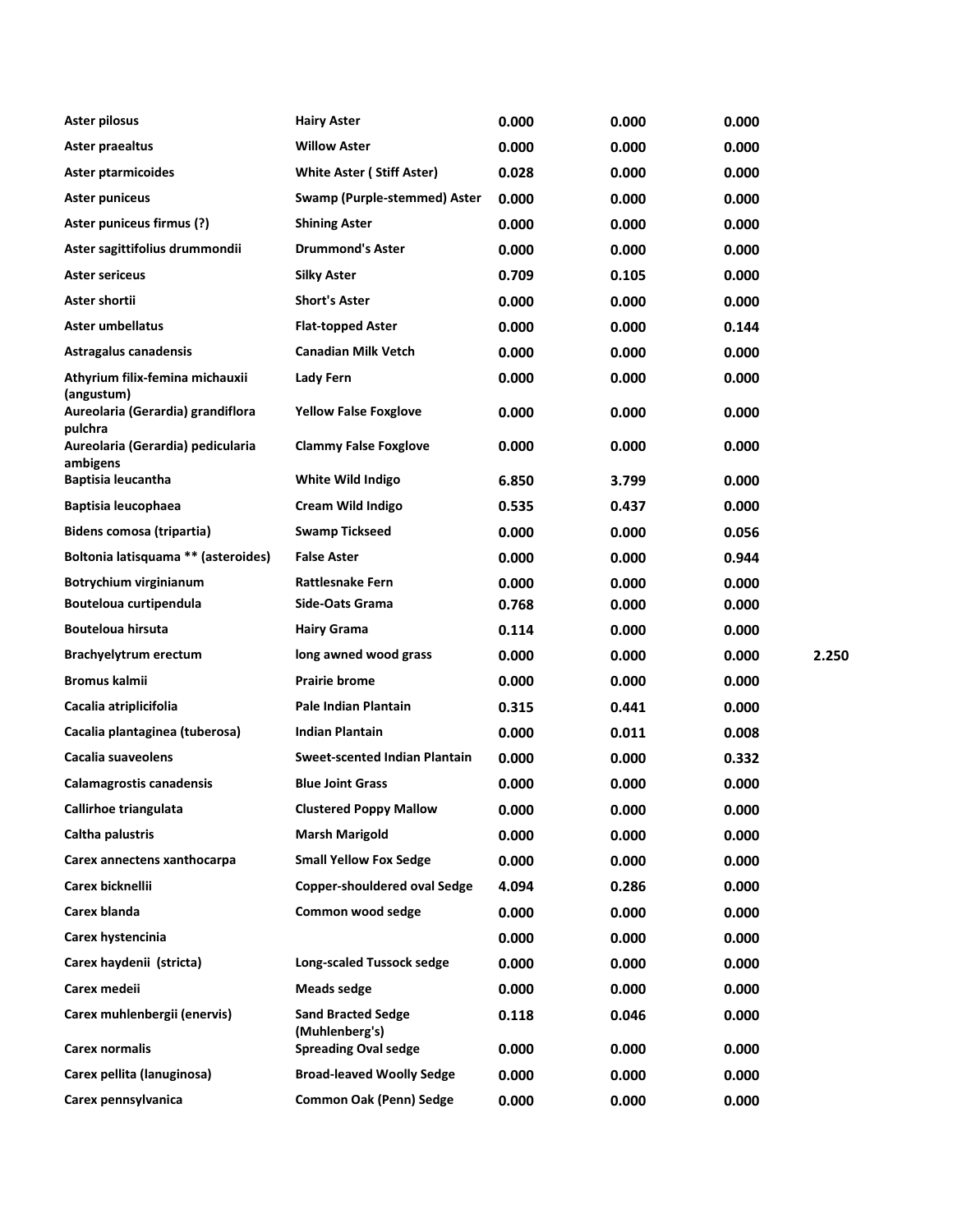| Carex richardsonii                | <b>Prairie Hummock sedge</b>    | 0.000 | 0.000 | 0.000 |       |
|-----------------------------------|---------------------------------|-------|-------|-------|-------|
| <b>Carex Springelii</b>           | Long-beaked sedge               | 0.000 | 0.000 | 0.000 | 0.010 |
| Cares spp.                        |                                 | 0.000 | 0.000 | 0.000 |       |
| Carex stipata                     | <b>Common Fox Sedge</b>         | 0.000 | 0.000 | 0.000 |       |
| Carya ovata                       | shag bark hickory               | 0.000 | 0.000 | 0.000 |       |
| Carex scopana                     |                                 | 0.000 | 0.000 | 0.000 |       |
| Carex stipata                     |                                 | 0.000 | 0.000 | 0.000 |       |
| Carex stricta                     | <b>Tussock Sedge</b>            | 0.000 | 0.000 | 0.000 |       |
| <b>Carex vulpoides</b>            |                                 | 0.000 | 0.000 | 0.000 |       |
| Cassia fasciculata                | <b>Partridge Pea</b>            | 0.315 | 0.306 | 0.000 |       |
| Cassia hebecarpa                  | <b>Wild Senna</b>               | 0.000 | 0.000 | 0.280 |       |
| Cassia nictitans                  | Wild sensitive plant            | 0.000 | 0.000 | 0.000 |       |
| Castilleja sessiliflora **        | <b>Downy Yellow Painted Cup</b> | 0.583 | 0.044 | 0.000 |       |
| <b>Ceanothus americanus</b>       | New Jersey Tea                  | 0.008 | 0.000 | 0.000 |       |
| <b>Cephalanthus occidentalus</b>  | <b>Buttonbush</b>               | 0.000 | 0.000 | 0.672 |       |
| Chelone glabra                    | <b>Turtlehead</b>               | 0.000 | 0.002 | 0.024 |       |
| Chrysopsis camporum (Heterotheca) | <b>Golden Prairie Aster</b>     | 0.213 | 0.044 | 0.000 |       |
| Cinna arundinacea                 | <b>Common Wood Reed</b>         | 0.000 | 0.000 | 0.000 |       |
| Circaea lutetiana canadensis      | <b>Enchanter's Nightshade</b>   | 0.000 | 0.000 | 0.000 |       |
| Cirsium discolor                  | <b>Pasture Thistle</b>          | 0.000 | 0.000 | 0.000 |       |
| Cirsium hillii *** (pumilum)      | <b>Hill's Thistle</b>           | 0.000 | 0.000 | 0.000 |       |
| Cirsium muticum                   | <b>Swamp Thistle</b>            | 0.000 | 0.000 | 0.008 |       |
| Claytonia virginica               | <b>Spring Beauty</b>            | 0.000 | 0.000 | 0.000 |       |
| Clematis virginiana               | Virgin's Bower                  | 0.000 | 0.000 | 0.000 |       |
| Comandra umbellata (richardsiana) | <b>False Toadflax</b>           | 0.000 | 0.000 | 0.000 |       |
| Convolvulus (Calystegia) sepium   | <b>Hedge Bindweed</b>           | 0.000 | 0.000 | 0.000 |       |
| Coreopsis lanceolata              | <b>Sand Coreopsis</b>           | 0.457 | 0.000 | 0.000 |       |
| Coreopsis palmata                 | <b>Prairie Coreopsis</b>        | 0.630 | 0.199 | 0.000 |       |
| <b>Coreopsis tripteris</b>        | <b>Tall Coreopsis</b>           | 0.787 | 1.144 | 0.400 |       |
| Corylus americana                 | <b>American Hazelnut</b>        | 0.000 | 0.000 | 0.000 |       |
| <b>Cuscuta campestris</b>         | field dodder                    | 0.000 | 0.000 | 0.000 |       |
| Crataegus sp                      | Hawthorn                        | 0.000 | 0.000 | 0.000 |       |
| <b>Cyperus filiculmis</b>         | <b>Slender Sand Sedge</b>       | 0.135 | 0.000 | 0.000 |       |
| Danthonia spictata                | <b>Poverty Oat Grass</b>        | 0.157 | 0.000 | 0.000 |       |
| <b>Desmanthus illinoensis</b>     | III. Bundle Flower              | 0.000 | 0.000 | 0.000 |       |
| Desmodium canadense               | <b>Showy Tick Trefoil</b>       | 0.000 | 0.000 | 0.000 |       |
| Desmodium glutinosum              | <b>Pointed Tick Trefoil</b>     | 0.000 | 0.000 | 0.000 | 0.150 |
| Desmodium illinoense              | III. Tick Trefoil               | 0.024 | 0.000 | 0.000 |       |
| Dicentra cucullaria               | <b>Dutchman's Breeches</b>      | 0.000 | 0.000 | 0.000 |       |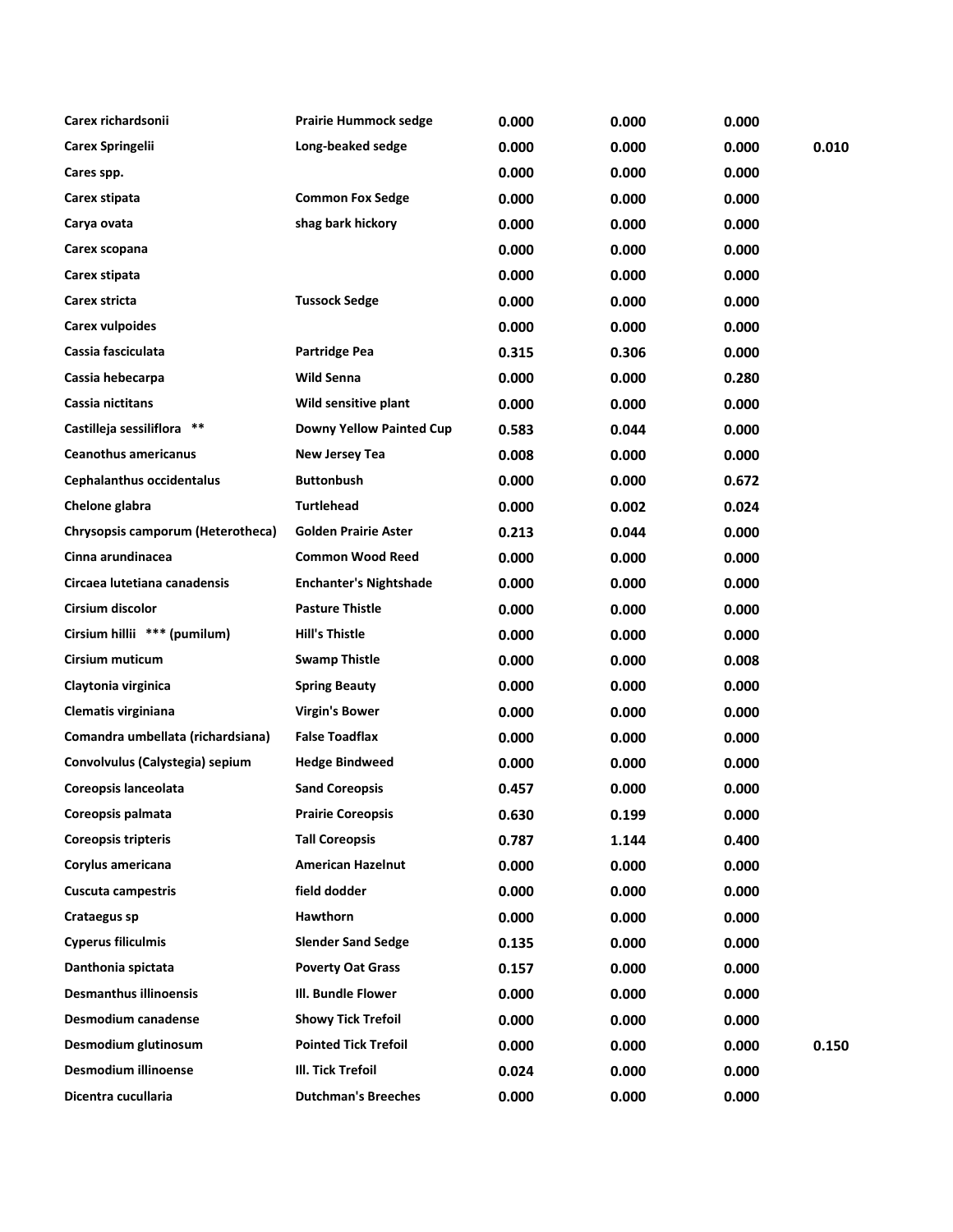| Diarrahena americana                | beak grass                                                | 0.000 | 0.000 | 0.000 |       |
|-------------------------------------|-----------------------------------------------------------|-------|-------|-------|-------|
| Dodecatheon meadia                  | <b>Shooting Star</b>                                      | 0.425 | 0.000 | 0.000 | 0.100 |
| Echinacea pallida                   | <b>Pale Purple Coneflower</b>                             | 9.587 | 2.620 | 0.000 |       |
| <b>Echinocystis lobata</b>          | <b>Wild Cucumber</b>                                      | 0.000 | 0.000 | 0.000 |       |
| <b>Elymus canadensis</b>            | <b>Prairie Wild Rye</b>                                   | 1.941 | 1.048 | 0.000 |       |
| <b>Elymus riparius</b>              | <b>Riverbank Wild Rye</b>                                 | 0.000 | 0.000 | 0.000 |       |
| <b>Elymus villosus</b>              | Silky Wild Rye                                            | 0.000 | 0.000 | 0.000 |       |
| <b>Elymus virginicus</b>            | Va. Wild Rye                                              | 0.000 | 0.000 | 0.000 | 1.200 |
| Epilobium coloratum                 | <b>Cinnamon Willow Herb</b>                               | 0.000 | 0.000 | 0.036 |       |
| <b>Eragrostis spectabilis</b>       | <b>Purple Love Grass</b>                                  | 0.272 | 0.000 | 0.000 |       |
| <b>Erechtites hieracifolia</b>      | <b>Fireweed</b>                                           | 0.000 | 0.028 | 0.050 |       |
| <b>Erigeron annuus</b>              | <b>Annual Fleabane</b>                                    | 0.000 | 0.000 | 0.000 |       |
| Erigeron philadelphicus             | <b>Marsh Fleabane</b>                                     | 0.000 | 0.000 | 0.000 |       |
| Erigeron strigosus                  | Daisy Fleabane                                            | 0.823 | 0.218 | 0.000 |       |
| Eryngium yuccifolium                | <b>Rattlesnake Master</b>                                 | 0.000 | 3.930 | 1.920 |       |
| Eupatorium altissimum               | <b>Tall Boneset</b>                                       | 0.236 | 0.190 | 0.080 |       |
| Eupatorium maculatum                | <b>Spotted Joe Pye Weed</b>                               | 0.000 | 0.000 | 1.068 |       |
| Eupatorium perfoliatum              | <b>Boneset</b>                                            | 0.000 | 0.437 | 0.384 |       |
| Eupatorium purpureum                | <b>Purple Joe-Pye Weed</b>                                | 0.000 | 0.000 | 0.080 | 2.000 |
| Eupatorium rugosum                  | <b>White Snakeroot</b>                                    | 0.000 | 0.000 | 0.000 |       |
| <b>Eupatorium serotinum</b>         | Late Boneset                                              | 0.000 | 0.000 | 0.000 |       |
| Euphorbia corollata                 | <b>Flowering Spurge</b>                                   | 1.260 | 0.105 | 0.000 |       |
| Festuca obtusa (subverticillata)    | <b>Nodding Fescue</b>                                     | 0.000 | 0.000 | 0.000 | 0.450 |
| Filipendula rubra **                | Queen-of-the-Prairie                                      | 0.000 | 0.000 | 0.000 |       |
| <b>Galium borale</b>                | <b>Northern Bedstraw</b>                                  | 0.000 | 0.105 | 0.192 |       |
| Gaura biennis pitcheri (longiflora) | <b>Common Gaura</b>                                       | 0.185 | 0.100 | 0.000 |       |
| Gentiana (alba) flavida             | <b>Cream Gentian</b>                                      | 0.000 | 0.961 | 0.416 |       |
| Gentiana (Gentianopsis) crinita     | <b>Fringed Gentian</b>                                    | 0.000 | 0.022 | 0.140 |       |
| Gentiana andrewsii                  | <b>Bottle (or Closed) Gentian</b>                         | 0.000 | 0.044 | 0.280 |       |
| Gentiana purberulenta               | <b>Prairie Gentian</b>                                    | 0.016 | 0.007 | 0.000 |       |
| Gentiana saponaria                  | <b>Soapwort Gentian</b>                                   | 0.000 | 0.000 | 0.000 |       |
| Geranium maculatum                  | <b>Wild Gernaium</b>                                      | 0.000 | 0.000 | 0.000 |       |
| Geum aleppicum strictum             | <b>Yellow Avens</b>                                       | 0.000 | 0.000 | 0.000 |       |
| Geum canadense                      | <b>White Avens; Wood Avens</b>                            | 0.000 | 0.000 | 0.000 |       |
| Geum triflorum                      | <b>Prairie Smoke (Long-plumed</b><br><b>Purple Avens)</b> | 0.001 | 0.000 | 0.000 |       |
| Gnaphalium obtusifolium             | <b>Sweet Everlasting (Old-Field</b><br>Balsam)            | 0.220 | 0.000 | 0.000 |       |
| Habenaria leucophea                 | <b>E. Prairie Fringed Orchid</b>                          | 0.000 | 0.000 | 0.000 |       |
| Hedoma hispida                      | Rough Pennyroyal                                          | 0.000 | 0.000 | 0.000 |       |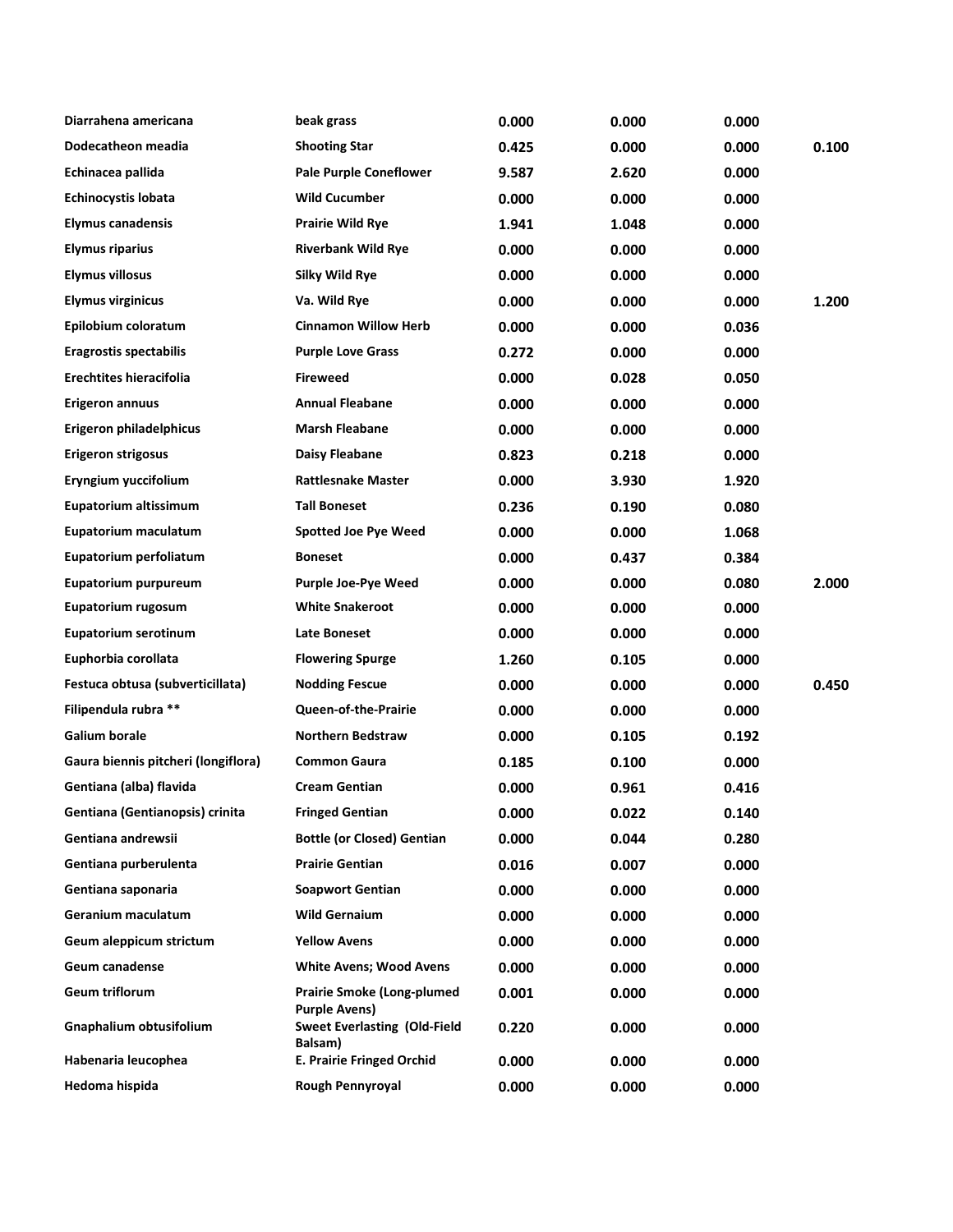| <b>Helenium autumnale</b>                      | Sneezeweed                                 | 0.000 | 0.087 | 0.876 |       |
|------------------------------------------------|--------------------------------------------|-------|-------|-------|-------|
| Helianthemum bicknellii                        | <b>Rock Rose</b>                           | 0.028 | 0.000 | 0.000 | 0.350 |
| <b>Helianthemum canadense</b>                  | <b>Common Rockrose (Frostweed)</b>         | 0.748 | 0.000 | 0.000 | 2.400 |
| <b>Helianthus divaricatus</b>                  | <b>Woodland Sunflower</b>                  | 0.000 | 0.000 | 0.132 |       |
| Helianthus grosseserratus                      | <b>Sawtooth Sunflower</b>                  | 0.000 | 0.031 | 0.000 |       |
| <b>Helianthus hirsutus</b>                     | <b>Hispid sunflower</b>                    | 0.000 | 0.000 | 0.000 |       |
| <b>Helianthus mollis</b>                       | <b>Hairy Sunflower</b>                     | 0.000 | 0.000 | 0.000 |       |
| <b>Helianthus occidentalis</b>                 | <b>Western Sunflower; Naked S.</b>         | 1.220 | 0.655 | 0.000 |       |
| Helianthus rigidus (laetiflorus)               | <b>Prairie Sunflower</b>                   | 0.197 | 0.022 | 0.000 |       |
| Helianthus spp.                                | <b>Sunflower Woods</b>                     | 0.000 | 0.000 | 0.000 |       |
| <b>Helianthus tuberosus</b>                    | <b>Jerusalem Artichoke</b>                 | 0.000 | 0.000 | 0.000 |       |
| <b>Heliopsis helianthoides</b>                 | False Sunflower; " Ox-eye "                | 0.063 | 0.013 | 0.000 |       |
| Hepatica acutiloba                             | <b>Sharp-lobed Hepatica</b>                | 0.000 | 0.000 | 0.000 |       |
| Heuchera richardsonii grayana                  | Rough Heuchera; Alum root                  | 0.012 | 0.000 | 0.000 | 0.050 |
| <b>Hibiscus palustris</b>                      | <b>Swamp Rose Mallow</b>                   | 0.000 | 0.000 | 0.000 |       |
| Hieracium gronovii                             | <b>Hairy Hawkweed</b>                      | 0.000 | 0.000 | 0.000 |       |
| <b>Hieracium longipilum</b>                    | <b>Long-Bearded Hawkweed</b>               | 0.020 | 0.000 | 0.000 |       |
| <b>Hieracium scabrum</b>                       | <b>Rough Hawkweed</b>                      | 0.000 | 0.000 | 0.000 | 0.010 |
| Hierochloe odorata                             | <b>Sweet or Vanilla Grass</b>              | 0.000 | 0.000 | 0.000 |       |
| Houstonia (Hedyotis) longifolia<br>(canadense) | <b>Long-Leaved Bluets</b>                  | 0.000 | 0.000 | 0.000 |       |
| <b>Humulus lupulus</b>                         | <b>Common Hop</b>                          | 0.000 | 0.000 | 0.000 |       |
| <b>Hypericum mutilum</b>                       | <b>Weak St. Johnswort</b>                  | 0.000 | 0.000 | 0.008 |       |
| <b>Hypericum majus</b>                         | Sand St. Johnswort                         | 0.000 | 0.000 | 0.000 |       |
| <b>Hypericum punctatum</b>                     | <b>Spotted St. Johnswort</b>               | 0.000 | 0.000 | 0.000 |       |
| Hypericum pyramidatum                          | <b>Great St. Johnswort</b>                 | 0.000 | 0.087 | 0.064 |       |
| Hypericum spaerocarpum                         | Round-fruited St. Johnswort                | 0.000 | 0.000 | 0.000 |       |
| Hypoxis hirsuta                                | <b>Yellow Star Grass</b>                   | 0.000 | 0.000 | 0.000 |       |
| Hystrix patula (Elymus hystrix)                | <b>Bottlebrush Grass</b>                   | 0.000 | 0.000 | 0.000 | 1.300 |
| Impatiens capensis (biflora)                   | <b>Spotted Touch-Me-Not</b><br>(Jewelweed) | 0.000 | 0.000 | 0.000 |       |
| Impatiens pallida                              | Pale Touch-Me-Not<br>(Jewelweed)           | 0.000 | 0.000 | 0.000 |       |
| Iris versicolor                                | tall blue flag iris                        | 0.000 | 0.000 | 0.000 |       |
| Iris virginica shrevei                         | <b>Blue Flag</b>                           | 0.000 | 0.000 | 0.000 |       |
| <b>Juglans Cinerea</b>                         | butternut                                  | 0.000 | 0.000 | 0.000 | 1.400 |
| Isanthus (Trichostema) brachiatus<br>(m)       | <b>False Pennyroyal</b>                    | 0.000 | 0.000 | 0.000 |       |
| Juncus dudleyi                                 | <b>Dudley's Rush</b>                       | 0.000 | 0.000 | 0.000 |       |
| Juncus greenei                                 | <b>Greene's Rush</b>                       | 0.000 | 0.000 | 0.000 |       |
| Juncus interior                                | <b>Inland Rush</b>                         | 0.224 | 0.242 | 0.000 |       |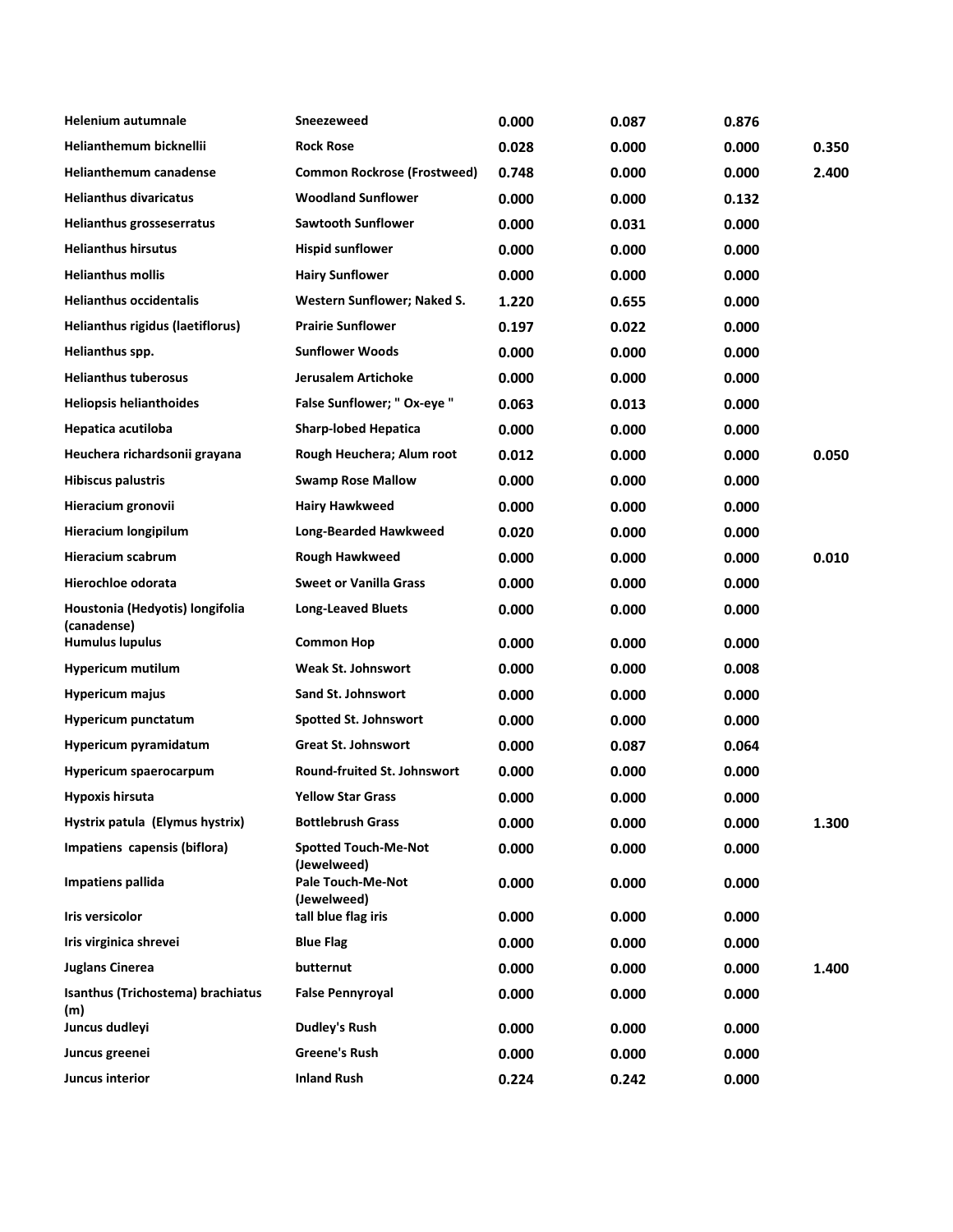| Juncus tenuis                                   | <b>Path Rush</b>                                 | 0.000 | 0.000 | 0.000 |       |
|-------------------------------------------------|--------------------------------------------------|-------|-------|-------|-------|
| Juncus torreyi                                  | <b>Torrey's Rush</b>                             | 0.000 | 0.013 | 0.012 |       |
| Koeleria cristata (macrantha)                   | <b>Prairie June Grass</b>                        | 2.362 | 1.310 | 0.000 |       |
| Krigia biflora                                  | <b>Two-flowered Cynthia (False</b><br>Dandelion) | 0.000 | 0.000 | 0.000 |       |
| Krigia virginica                                | <b>Dwarf Dandelion</b>                           | 0.000 | 0.000 | 0.000 |       |
| Kuhnia (Brickellia) eupatoroides<br>corymbulosa | <b>False Boneset</b>                             | 0.980 | 0.172 | 0.000 |       |
| Lactuca canadensis                              | <b>Wild Lettuce</b>                              | 0.000 | 0.000 | 0.000 |       |
| Lactuca floridana                               | <b>Blue Lettuce</b>                              | 0.000 | 0.000 | 0.000 |       |
| Leachea minor                                   |                                                  | 0.000 | 0.000 | 0.000 |       |
| Lechea stricta                                  | <b>Bushy Pinweed</b>                             | 0.000 | 0.000 | 0.000 |       |
| Lechea tenuifolia                               | <b>Slender-Leaved Pinweed</b>                    | 0.122 | 0.000 | 0.000 | 0.200 |
| Lechea villosa (mucronata)                      | <b>Hairy Pinweed</b>                             | 0.110 | 0.066 | 0.000 | 0.200 |
| Leersia oryzoides                               | <b>Rice Cut Grass</b>                            | 0.000 | 0.000 | 0.000 |       |
| Leptoloma cognatum                              | <b>Fall Witch Grass</b>                          | 0.000 | 0.000 | 0.000 |       |
| Lespedeza capitata --                           | <b>Round-headed Bush Clover</b>                  | 6.402 | 3.550 | 0.000 |       |
| Lespedeza leptostachya ****                     | <b>Prairie Bush Clover</b>                       | 0.000 | 0.000 | 0.000 |       |
| Liatris aspera                                  | Rough Blazing-star (Rough<br>Gayfeather)         | 5.453 | 1.397 | 0.000 |       |
| Liatris cylindracea                             | <b>Dwarf Blazingstar</b>                         | 0.008 | 0.000 | 0.000 |       |
| Liatris pycnostachya                            | <b>Tall Gayfeather; Prairie Blazing</b><br>Star  | 0.000 | 1.727 | 0.660 |       |
| Lilium michiganense                             | <b>Turk's Cap lily</b>                           | 0.008 | 0.013 | 0.000 |       |
| Lilium philadephicum andinum                    | Prairie Lily; Wood Lily; Western<br>Lily         | 0.000 | 0.000 | 0.000 |       |
| Linaria canadensis                              | <b>Blue Toadflax</b>                             | 0.000 | 0.000 | 0.000 |       |
| Linum sulcatum                                  | <b>Groved Yellow Flax</b>                        | 0.000 | 0.000 | 0.000 |       |
| Lithospermum croceum                            | <b>Hairy Puccoon</b>                             | 0.001 | 0.000 | 0.000 |       |
| Lithospermum canescens                          | <b>Hoary Puccoon</b>                             | 0.000 | 0.000 | 0.000 |       |
| Lithospermum incisum                            | Fringed (Narrow-leaved)<br>Puccoon               | 0.071 | 0.004 | 0.000 |       |
| Lobelia cardinalis                              | <b>Cardinal Flower</b>                           | 0.000 | 0.000 | 0.000 |       |
| Lobelia inflata                                 | <b>Indian Tobacco</b>                            | 0.000 | 0.000 | 0.000 |       |
| Lobelia siphilitica                             | <b>Great Lobelia</b>                             | 0.000 | 0.000 | 0.124 |       |
| Lobelia spicata                                 | Pale-spike Lobelia                               | 0.000 | 0.004 | 0.000 |       |
| Lonicera prolifera                              | <b>Yellow Honeysuckle</b>                        | 0.000 | 0.000 | 0.000 |       |
| Ludwigia alternifolia                           | <b>Seed Box</b>                                  | 0.000 | 0.000 | 0.000 |       |
| Lupinus perennis                                | <b>Wild Lupine</b>                               | 0.035 | 0.000 | 0.000 | 2.500 |
| Lycopus americanis                              | common horehound                                 | 0.000 | 0.000 | 0.008 |       |
| Lysimachia ciliata                              | <b>Fringed Loosestrife</b>                       | 0.000 | 0.000 | 0.000 |       |
| Lysimachia lanceolata                           | <b>Lance-Leaved Loosestrife</b>                  | 0.000 | 0.000 | 0.000 |       |
| Lysimachia quadriflora                          | Narrow-Leaved (Whorled)                          | 0.000 | 0.004 | 0.060 |       |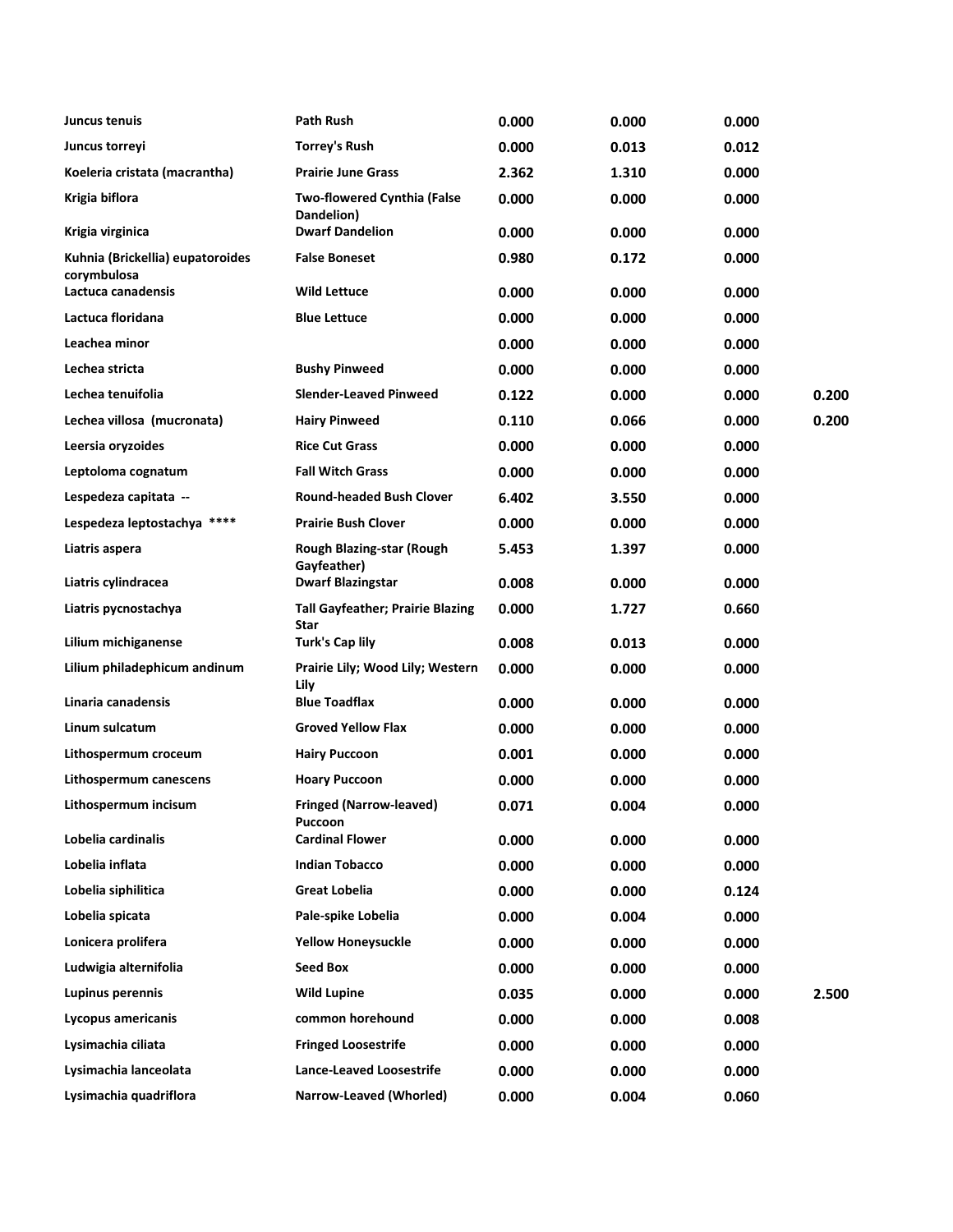|                                      | Loosestrife                      |       |       |       |       |
|--------------------------------------|----------------------------------|-------|-------|-------|-------|
| Lysimachia thrysiflora               | <b>Tufted Loosestrife</b>        | 0.000 | 0.000 | 0.000 |       |
| Lythrum alatum                       | <b>Winged Loosestrife</b>        | 0.000 | 0.000 | 0.000 |       |
| <b>Malus ioensis</b>                 | <b>Iowa Crab</b>                 | 0.000 | 0.000 | 0.000 |       |
| Menispermum canadense                | Moonseed                         | 0.000 | 0.000 | 0.000 |       |
| Mertensia virginica                  | Virgiinia Bluebells              | 0.000 | 0.000 | 0.000 |       |
| Mimulus glabratus fremontii **       | <b>Yellow Monkey Flower</b>      | 0.000 | 0.000 | 0.000 |       |
| <b>Mimulus ringens</b>               | <b>Monkey Flower</b>             | 0.000 | 0.003 | 0.006 |       |
| Monarda fistulosa                    | <b>Wild Bergamot</b>             | 0.157 | 0.131 | 0.033 |       |
| Monarda punctata villicualis         | <b>Horse Mint</b>                | 0.370 | 0.000 | 0.000 |       |
| Napaea dioica                        | <b>Glade Mallow</b>              | 0.000 | 0.087 | 0.032 |       |
| <b>Oenothera biennis canescens</b>   | <b>Common Evening Primrose</b>   | 0.079 | 0.234 | 0.000 |       |
| Oenothera clelandii (rhombipetala)   | <b>Sand Evening Primrose</b>     | 0.000 | 0.000 | 0.000 |       |
| <b>Onoclea sensibilis</b>            | <b>Sensitive Fern</b>            | 0.000 | 0.000 | 0.000 |       |
| Onosmodium hispidissimum             | <b>Marbleseed</b>                | 0.047 | 0.009 | 0.000 | 1.200 |
| Opuntia humifusa (compressa)         | <b>Prickly Pear Cactus</b>       | 0.008 | 0.000 | 0.000 |       |
| <b>Orchis (Galearis) spectabilis</b> | <b>Showy Orchis</b>              | 0.000 | 0.000 | 0.000 |       |
| Osmorhiza claytonii                  | <b>Hairy Sweet Cicely</b>        | 0.000 | 0.000 | 0.000 |       |
| Osmorhiza longistylis                | <b>Smooth Sweet Cicely</b>       | 0.000 | 0.000 | 0.000 |       |
| Osmunda claytoniana                  | <b>Interrupted Fern</b>          | 0.000 | 0.000 | 0.000 |       |
| Oxalis stricta (dillenii)            | <b>Yellow Wood Sorrel</b>        | 0.000 | 0.000 | 0.000 |       |
| Oxalis violacea                      | <b>Violet Wood-sorrel</b>        | 0.059 | 0.000 | 0.000 |       |
| Oxypolis rigidor                     | Cowbane                          | 0.000 | 0.000 | 0.000 |       |
| Panicum implicatum (languinosa)      | <b>Old-field Panic Grass</b>     | 0.000 | 0.000 | 0.000 |       |
| Panicum latifolium (boscii)          | <b>Braod-leaved Panic Grass</b>  | 0.000 | 0.000 | 0.000 |       |
| Panicum leibergii                    | <b>Prairie Panic Grass</b>       | 0.002 | 0.001 | 0.000 |       |
| Panicum lindheimeri                  | <b>Smooth Wolly Panic Grass</b>  | 0.000 | 0.000 | 0.000 |       |
| Panicum oligosanthes scribneria      | <b>Scribner's Panic Grass</b>    | 0.394 | 0.000 | 0.000 |       |
| Panicum perlongum                    | <b>Long-stalked Panic Grass</b>  | 0.001 | 0.000 | 0.000 |       |
| Panicum villosissimum                | <b>White-Haired Panic Grass</b>  | 0.701 | 0.000 | 0.000 |       |
| Panicum virgatum                     | <b>Prairie Switch Grass</b>      | 0.051 | 0.061 | 0.000 |       |
| Parnassia glauca                     | <b>Grass of parnassus</b>        | 0.000 | 0.000 | 0.000 |       |
| Parthenium integrifolium             | <b>Wild Quinine (Feverfew)</b>   | 5.433 | 0.616 | 0.000 |       |
| Paspalum ciliatifolium muhlenbergii  | <b>Hairy Lens Grass</b>          | 0.142 | 0.000 | 0.000 |       |
| <b>Pedicularis canadensis</b>        | <b>Wood Betony</b>               | 0.031 | 0.017 | 0.000 |       |
| <b>Pedicularis lancelota</b>         | Fen (Swamp) Betony;<br>Lousewort | 0.000 | 0.007 | 0.560 |       |
| <b>Penthorum sedoides</b>            | Ditch Stone crop                 | 0.000 | 0.000 | 0.000 |       |
| Penstemon digitalis                  | <b>Foxglove Beardtongue</b>      | 0.059 | 0.262 | 0.000 |       |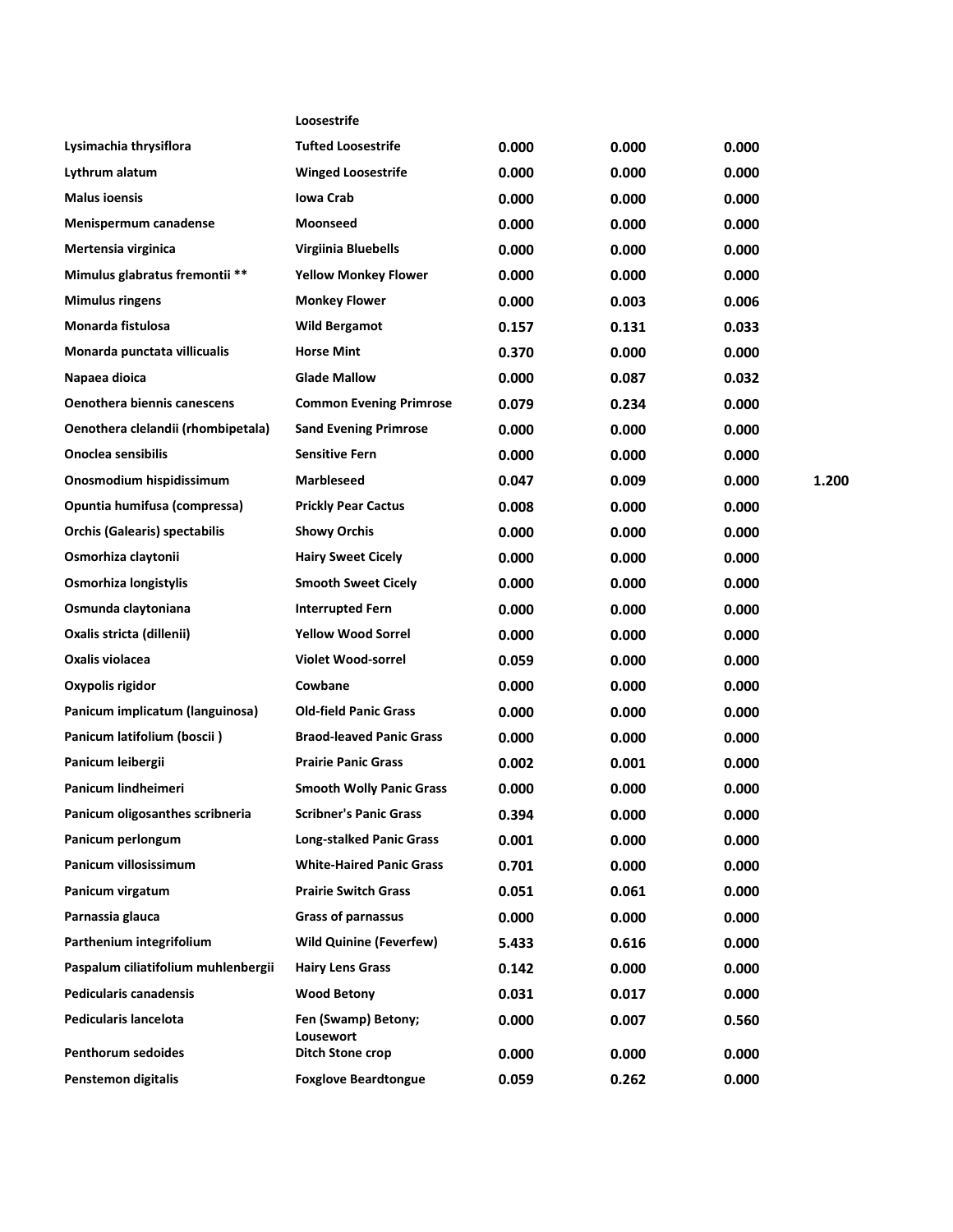| Penstemon grandiflorus                    | <b>Large Flowered Beardtongue</b>  | 0.012 | 0.000 | 0.000 |       |
|-------------------------------------------|------------------------------------|-------|-------|-------|-------|
| <b>Penstemon hirsutus</b>                 | <b>Hairy Beard tongue</b>          | 0.106 | 0.000 | 0.000 |       |
| Penstemon pallidus                        | <b>Pale Beard Tongue</b>           | 0.000 | 0.000 | 0.000 |       |
| Petalostemum (Dalea) candidum             | <b>White Prairie Clover</b>        | 2.134 | 2.368 | 0.000 |       |
| Petalostemum (Dalea) purpureum            | <b>Purple Prairie Clover</b>       | 6.551 | 2.135 | 0.000 |       |
| Phlox bifida                              | <b>Sand Phlox</b>                  | 0.000 | 0.000 | 0.000 |       |
| Phlox divaricata                          | <b>Woodland Phlox (Blue Phlox)</b> | 0.000 | 0.000 | 0.000 |       |
| Phlox maculata                            | <b>Sweet William Phlox</b>         | 0.000 | 0.000 | 0.000 |       |
| Phlox pilosa                              | Prairie phlox                      | 0.021 | 0.012 | 0.000 |       |
| Phyrma leptostachya                       | Lopseed                            | 0.000 | 0.000 | 0.000 |       |
| Physocarpus opulifolius                   | <b>Ninebark</b>                    | 0.000 | 0.072 | 0.000 |       |
| Physostegia virginiana arenaria           | <b>Prairie Obedient Plant</b>      | 0.000 | 0.000 | 0.000 |       |
| <b>Polemonium reptans</b>                 | Jacob's Ladder                     | 0.000 | 0.000 | 0.000 |       |
| Polygala incarnata **                     | <b>Pink Milkwort</b>               | 0.000 | 0.000 | 0.000 |       |
| Polygala polygama obtusata                | <b>Purple Milkwort</b>             | 0.047 | 0.000 | 0.000 |       |
| Polygala sanguinea                        | <b>Field Milkwort</b>              | 0.000 | 0.004 | 0.000 |       |
| Polygala verticillata isocycla            | <b>Short Whorled Milkwort</b>      | 0.000 | 0.000 | 0.000 |       |
| Polygonatum canaliculatum<br>(commutatum) | <b>Smooth Solomon's Seal</b>       | 0.000 | 0.000 | 0.000 |       |
| Polygonum tenue                           | <b>Slender Knotweed</b>            | 0.000 | 0.000 | 0.000 |       |
| Polypodium virginianum (vulgare)          | Polypody                           | 0.000 | 0.000 | 0.000 |       |
| Polytaenia nuttallii                      | <b>Prairie Parsley</b>             | 0.000 | 0.000 | 0.000 |       |
| Potentilla arguta                         | <b>Prairie Cinquefoil</b>          | 0.079 | 0.210 | 0.000 |       |
| <b>Prenanthes aspera</b>                  | rough white lettuce                | 0.000 | 0.000 | 0.000 |       |
| <b>Prunus americana</b>                   | <b>Wild Plum</b>                   | 0.024 | 0.011 | 0.000 | 0.050 |
| Ptelea trifoliata                         | Wafer Ash, Hop Tree                | 0.000 | 0.000 | 0.000 |       |
| Pycnanthemum tenuifolium                  | <b>Narrow-leaved Mountain Mint</b> | 0.000 | 0.000 | 0.000 |       |
| Pycnanthemum virginianum                  | Mountain mint (Prairie Hyssop)     | 0.394 | 1.266 | 1.200 |       |
| Quercus alba                              | <b>White Oak</b>                   | 0.000 | 0.000 | 0.000 |       |
| Quercus coccinea (ellipsoidalis)          | <b>Scarlet Oak</b>                 | 0.000 | 0.000 | 0.000 |       |
| Quercus macrocarpa                        | <b>Bur Oak</b>                     | 0.000 | 0.000 | 0.000 |       |
| Quercus rubra                             | <b>Red Oak</b>                     | 0.000 | 0.000 | 0.000 |       |
| Quercus velutina                          | <b>Black Oak</b>                   | 0.000 | 0.000 | 0.000 | 0.200 |
| Ratibida pinnata                          | <b>Yellow Coneflower</b>           | 0.000 | 0.000 | 0.000 |       |
| Rhexia virginica                          | <b>Meadow Beauty</b>               | 0.000 | 0.000 | 0.000 |       |
| Rhus aromatica                            | fragrant sumac                     | 0.039 | 0.000 | 0.000 | 0.200 |
| Rhus glabra                               | <b>Smooth Sumac</b>                | 0.000 | 0.000 | 0.000 |       |
| Rosa blanda                               | <b>Early wild Rose</b>             | 0.000 | 0.000 | 0.000 |       |
| Rosa carolina                             | <b>Pasture Rose</b>                | 0.551 | 0.183 | 0.000 |       |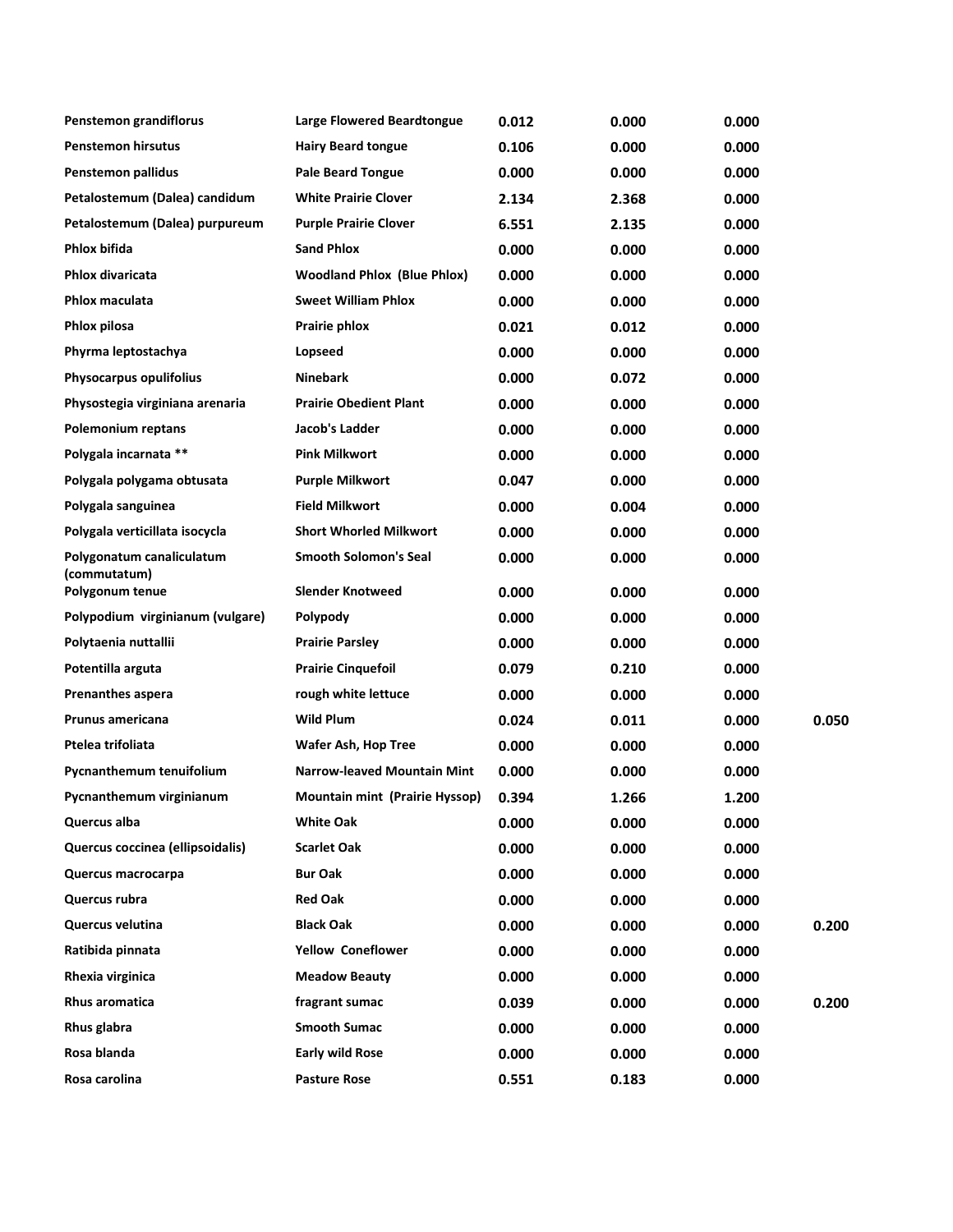| Rudbeckia hirta                               | <b>Black-eyed Susan</b>              | 0.118 | 0.218 | 0.000 |       |
|-----------------------------------------------|--------------------------------------|-------|-------|-------|-------|
| Rudbeckia laciniata                           | <b>Wild Golden Glow</b>              | 0.000 | 0.000 | 0.000 |       |
| Rudbeckia subtomentosa                        | <b>Sweet Blackeyed Susan</b>         | 0.079 | 0.262 | 0.080 | 0.750 |
| Ruellia humilis                               | <b>Wild Petunia</b>                  | 0.067 | 0.000 | 0.000 |       |
| <b>Rumex orbiculatus</b>                      | <b>Great Water dock</b>              | 0.000 | 0.000 | 0.200 |       |
| Salix humilis                                 | <b>Prairie Willow</b>                | 0.000 | 0.000 | 0.000 |       |
| Sambucus canadensis                           | Elderberry                           | 0.000 | 0.000 | 0.008 |       |
| Saxifraga pennsylvanica                       | <b>Swamp Saxifrage</b>               | 0.000 | 0.000 | 0.000 |       |
| <b>Scirpus atrovirens</b>                     | Dark Green Rush                      | 0.000 | 0.000 | 0.000 |       |
| <b>Scirpus cyperinus</b>                      | <b>Wool Grass</b>                    | 0.000 | 0.000 | 0.000 |       |
| <b>Scirpus fluviatilis</b>                    | <b>River Bulrush</b>                 | 0.000 | 0.000 | 0.000 |       |
| Scirpus validus creber<br>(tabernaemontanii)  | <b>Great Bulrush</b>                 | 0.000 | 0.000 | 0.000 |       |
| Scrophularia lanceolata                       | <b>Early figwort</b>                 | 0.000 | 0.000 | 0.000 | 2.200 |
| Scrophularia marilandica                      | Late Figwort                         | 0.000 | 0.000 | 0.000 |       |
| Scutellaria lateriflora                       | <b>Mad-dog Skullcap</b>              | 0.000 | 0.000 | 0.000 |       |
| Scutellaria ovata versicolor                  | <b>Heart-leaved Skullcap</b>         | 0.000 | 0.000 | 0.000 |       |
| Scutellaria parvula leonardi                  | <b>Small Skullcap</b>                | 0.000 | 0.000 | 0.000 |       |
| Selaginella rupestris                         | <b>Sand Club moss</b>                | 0.000 | 0.000 | 0.000 |       |
| Senecio pauperculus                           | <b>Balsam Ragwort</b>                | 0.000 | 0.131 | 0.044 |       |
| Senecio plattensis                            | <b>Prairie Ragwort</b>               | 0.000 | 0.000 | 0.000 |       |
| Sicyos angulatus                              | <b>Bur Cucumber</b>                  | 0.000 | 0.000 | 0.000 |       |
| Silene antirrhina                             | <b>Sleepy Catchfly</b>               | 0.000 | 0.000 | 0.000 |       |
| Silene stellata                               | <b>Starry Campion</b>                | 0.000 | 0.007 | 0.000 | 1.000 |
| Silphium integrifolium                        | <b>Rosinweed</b>                     | 0.000 | 2.031 | 0.000 |       |
| Silphium integrifolium deamii                 | <b>Rosinweed</b>                     | 0.000 | 0.000 | 0.000 |       |
| Silphium laciniatum                           | <b>Compass plant</b>                 | 1.917 | 1.083 | 0.000 |       |
| Silphium perfoliatum                          | Cup-plant                            | 0.000 | 0.238 | 0.436 |       |
| Silphium terebinthaceum                       | <b>Prairie Dock</b>                  | 0.378 | 0.448 | 0.000 |       |
| Sisyrinchium albidum                          | <b>Common Blue-eyed Grass</b>        | 0.079 | 0.017 | 0.000 |       |
| Sisyrinchium angustifolium                    | Narrow-leaved Blue-eyed Grass        | 0.000 | 0.000 | 0.000 |       |
| Smilacina stellata                            | <b>Starry False Solomons plume</b>   | 0.000 | 0.000 | 0.000 |       |
| Smilacina racemosa                            | <b>Solomons Plume</b>                | 0.000 | 0.000 | 0.000 |       |
| Solidago (Euthamia) graminifolia              | <b>Viscid Bushy Goldenrod</b>        | 0.000 | 0.000 | 0.000 |       |
| Solidago (Euthamia) graminifolia<br>nuttallii | <b>Grass-leaved Goldenrod</b>        | 0.000 | 0.000 | 1.060 |       |
| Solidago (Euthamia)<br>gymnospermoides        | <b>Viscid Grass-leaved Goldenrod</b> | 2.969 | 0.502 | 0.000 |       |
| Solidago missouriensis fasciculata            | <b>Missouri Goldenrod</b>            | 2.252 | 0.537 | 0.000 |       |
| Solidago nemoralis                            | Gray Goldenrod; Oldfield             | 1.575 | 0.814 | 0.000 |       |
| Solidago ohioensis                            | <b>Ohio Goldenrod</b>                | 0.000 | 0.000 | 0.000 |       |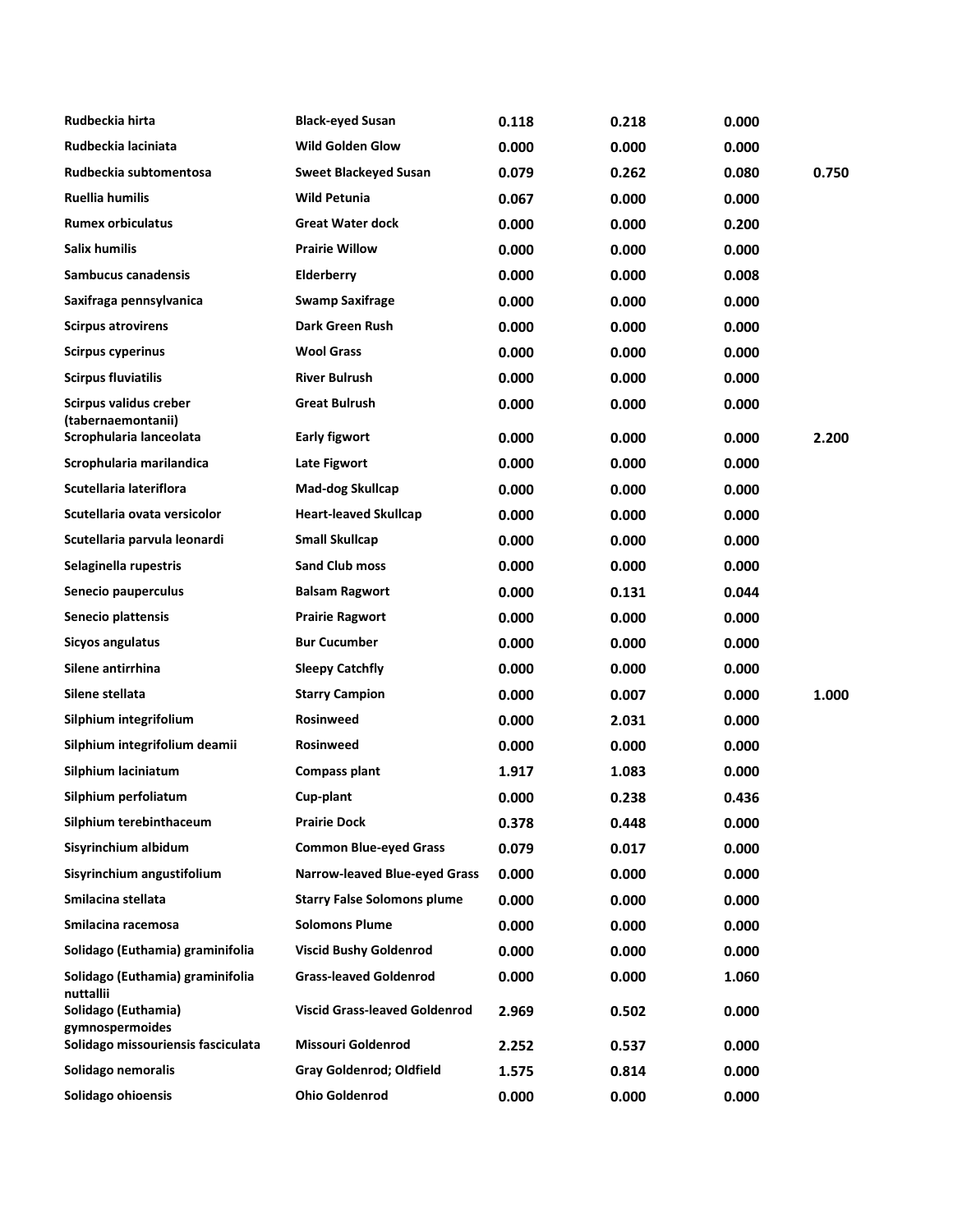| Solidago patula                   | <b>Swamp Goldenrod</b>                             | 0.000 | 0.000 | 0.336 |       |
|-----------------------------------|----------------------------------------------------|-------|-------|-------|-------|
| Solidago riddellii                | Riddell's goldenrod                                | 0.000 | 0.004 | 0.072 |       |
| Solidago rigida                   | <b>Stiff Goldenrod</b>                             | 0.315 | 0.218 | 0.164 |       |
| Solidago speciosa                 | <b>Showy Goldenrod</b>                             | 1.417 | 0.299 | 0.000 |       |
| Solidago ulmifolia                | <b>Elm-leaved Goldenrod</b>                        | 0.000 | 0.000 | 0.000 |       |
| Sorghastrum nutans                | <b>Indian Grass</b>                                | 0.000 | 0.000 | 0.000 |       |
| Spartina pectinata                | <b>Prairie Cord Grass</b>                          | 0.000 | 0.175 | 0.800 |       |
| Specularia (Triodanis) perfoliata | <b>Venus' Looking Glass</b>                        | 0.000 | 0.000 | 0.000 |       |
| Spiraea alba                      | <b>Meadowsweet</b>                                 | 0.000 | 0.020 | 0.192 |       |
| Spiranthes cernua                 | <b>Nodding Ladies Tresses</b>                      | 0.000 | 0.000 | 0.000 |       |
| <b>Spiranthes lacera</b>          | <b>Slender Ladies Tresses</b>                      | 0.002 | 0.000 | 0.000 | 0.025 |
| Sporobolus cryptandrus            | <b>Sand Dropseed</b>                               | 0.000 | 0.000 | 0.000 |       |
| Sporobolus heterolepis            | <b>Prairie Dropseed</b>                            | 0.000 | 0.000 | 0.000 |       |
| Stachys palustris homotricha      | Woundwort                                          | 0.000 | 0.002 | 0.032 |       |
| Stipa spartea                     | <b>Porcupine Grass</b>                             | 0.465 | 0.000 | 0.000 |       |
| <b>Symplocarpus foetidus</b>      | <b>Skunk Cabbage</b>                               | 0.000 | 0.000 | 0.000 |       |
| Talinum rugospermum ***           | <b>Sand Fameflower</b>                             | 0.008 | 0.000 | 0.000 |       |
| Tephrosia virginiana              | Goat's Rue                                         | 2.579 | 0.000 | 0.000 | 2.950 |
| <b>Teucrium canadense</b>         | American Germander (Wood<br>Sage)                  | 0.000 | 0.000 | 0.000 |       |
| <b>Teucrium occidentale</b>       | <b>Gray Germander</b>                              | 0.000 | 0.000 | 0.000 |       |
| Thalictrum dasycarpum             | <b>Purple Meadow Rue</b>                           | 0.000 | 0.000 | 0.000 |       |
| Tradescantia ohiensis             | <b>Ohio Spiderwort</b>                             | 2.343 | 0.838 | 0.000 | 1.600 |
| Trillium recurvatum               | <b>Red (Prairie) Trillium</b>                      | 0.000 | 0.000 | 0.000 |       |
| Triosteum aurantiacum             | <b>Early Horse Gentian (Orange-</b><br>fruited)    | 0.000 | 0.000 | 0.000 |       |
| Triosteum perfoliatum             | <b>Horse Gentian</b><br>(Feverwort)(Tinker's Weed) | 0.142 | 0.079 | 0.000 |       |
| Verbena hastata                   | <b>Blue Vervain</b>                                | 0.000 | 0.655 | 0.428 |       |
| Verbena stricta                   | <b>Hoary Vervain</b>                               | 0.945 | 0.203 | 0.000 |       |
| Verbena urticifolia               | <b>Hairy White Vervain</b>                         | 0.059 | 0.031 | 0.000 | 3.000 |
| Vernonia fasciculata              | <b>Common Ironweed</b>                             | 0.000 | 3.600 | 0.000 |       |
| Veronicastrum virginicum          | <b>Culver's Root</b>                               | 0.000 | 0.568 | 0.920 |       |
| Viburnum lentago                  | <b>Nannyberry Viburnum</b>                         | 0.000 | 0.000 | 0.000 |       |
| Viburnum prunifolium              | <b>Black Haw</b>                                   | 0.000 | 0.000 | 0.000 |       |
| Viola fimbriatula                 | <b>Sand Violet</b>                                 | 0.000 | 0.000 | 0.000 |       |
| Viola lanceolata                  | <b>Lance-leaved Violet</b>                         | 0.000 | 0.000 | 0.000 |       |
| Viola pedata lineariloba          | <b>Birdsfoot Violet</b>                            | 0.016 | 0.000 | 0.000 |       |
| Viola pedatifida                  | <b>Prairie Violet</b>                              | 0.118 | 0.000 | 0.000 |       |
| Viola sagittata                   | <b>Arrow-leaved violet</b>                         | 0.000 | 0.000 | 0.000 |       |
| Viola sororia (pratincola) (      | <b>Common blue Violet</b>                          | 0.000 | 0.000 | 0.000 |       |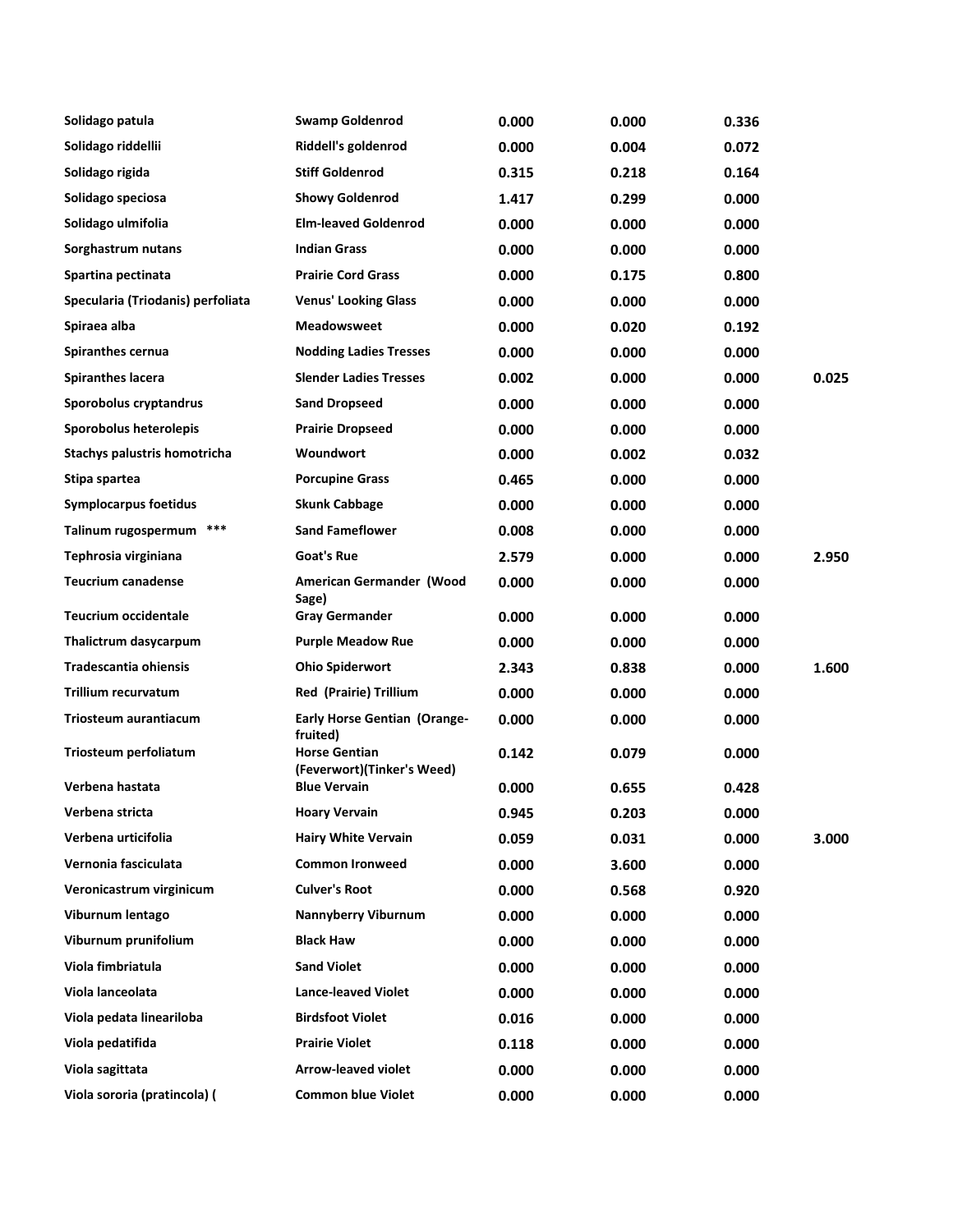| papilionacea)                                                              |                                    |       |       |       |       |
|----------------------------------------------------------------------------|------------------------------------|-------|-------|-------|-------|
| Viola subsinuata (triloba)                                                 | <b>Lobed Blue Violet</b>           | 0.000 | 0.000 | 0.000 |       |
| Wulfenia bullii *** (Besseya)                                              | <b>Kittentails</b>                 | 0.000 | 0.000 | 0.000 |       |
| Zizia aptera                                                               | <b>Heart-leaved Meadow Parsnip</b> | 0.024 | 0.000 | 0.000 |       |
| Zizia aurea                                                                | <b>Golden Alexanders</b>           | 0.000 | 1.310 | 1.536 |       |
|                                                                            | <b>Common Water Plantain</b>       | 0.000 | 0.000 | 0.000 |       |
|                                                                            |                                    | 0.000 | 0.000 | 0.000 |       |
|                                                                            |                                    | 0.000 | 0.000 | 0.000 |       |
| <b>ODD MIXES</b>                                                           |                                    | 0.000 | 0.000 | 0.000 |       |
| mo gr grass leaved gr oldfield                                             |                                    | 0.000 | 0.000 | 0.000 |       |
| TCP - Dry, dry mesic, Cor pal, Amo can, Par int, great mix                 |                                    | 0.000 | 0.000 | 0.000 |       |
| <b>TCP - Aster mix</b>                                                     |                                    | 0.000 | 0.000 | 0.000 |       |
| Wet sedges and juncus                                                      |                                    | 0.000 | 0.000 | 0.000 |       |
| <b>WET MIX 2011</b>                                                        | 14 species                         | 0.000 | 0.000 | 3.760 |       |
| Wet Aster mix                                                              |                                    | 0.000 | 0.131 | 0.452 |       |
| <b>Mesic mix</b>                                                           |                                    | 0.000 | 0.000 | 0.000 |       |
| Savanna mix 2011 - Eup pur, Ast sho,<br>Pre alt, Hie can, Cin arv          | 5 species                          | 0.000 | 0.000 | 0.000 | 3.500 |
| <b>Bills Mesic mix</b>                                                     |                                    | 0.000 | 0.000 | 0.000 |       |
| <b>Mesic mix</b>                                                           |                                    | 0.000 | 0.000 | 0.000 |       |
| dry mix                                                                    |                                    | 0.114 | 0.000 | 0.000 | 0.100 |
| dry mesic mix                                                              |                                    | 0.000 | 0.000 | 0.000 |       |
| Aster mix: smooth, sky blue                                                |                                    | 0.173 | 0.000 | 0.000 |       |
| solidago miss, oldfield, grassleaved                                       |                                    | 0.000 | 0.000 | 0.000 |       |
| <b>Wool grass and Bullrush</b>                                             |                                    | 0.000 | 0.000 | 0.000 |       |
| Weedy species-Rat pin, Men fit, etc                                        |                                    | 0.000 | 0.000 | 0.000 |       |
| Seed stripped Little blue                                                  |                                    | 0.000 | 0.000 | 0.000 |       |
| Combine Little blue yellow house                                           |                                    | 8.189 | 8.199 | 0.000 |       |
| Little blue mixed with thimble                                             |                                    | 2.362 | 1.417 | 0.000 |       |
| little blue mixed with il ticktrefoil                                      |                                    | 0.000 | 0.000 | 0.000 |       |
| Little blue with cut stems no pure seed in 2012 and 2013                   |                                    | 0.000 | 0.000 | 0.000 |       |
| Thimble weed mixed with little blue                                        |                                    | 0.000 | 0.000 | 0.000 |       |
| <b>Dropseed Garden Combine Mix</b>                                         |                                    | 5.232 | 5.240 | 0.000 |       |
| Northern Drop seed cut with stems                                          |                                    | 0.000 | 0.000 | 0.000 |       |
| bushy, hairy pin weed and frost weed                                       |                                    | 0.000 | 0.000 | 0.000 |       |
| sweet ever, lia asp, rose, purple love,                                    |                                    | 0.000 | 0.000 | 0.000 |       |
| woodland grass mix                                                         |                                    | 0.000 | 0.000 | 0.000 |       |
| prairie coreopsis and w sunflower                                          |                                    | 0.000 | 0.000 | 0.000 |       |
| bicnells sedge and Sally's sedgemeadow crew mistake mixed them<br>together |                                    | 0.000 | 0.000 | 0.000 |       |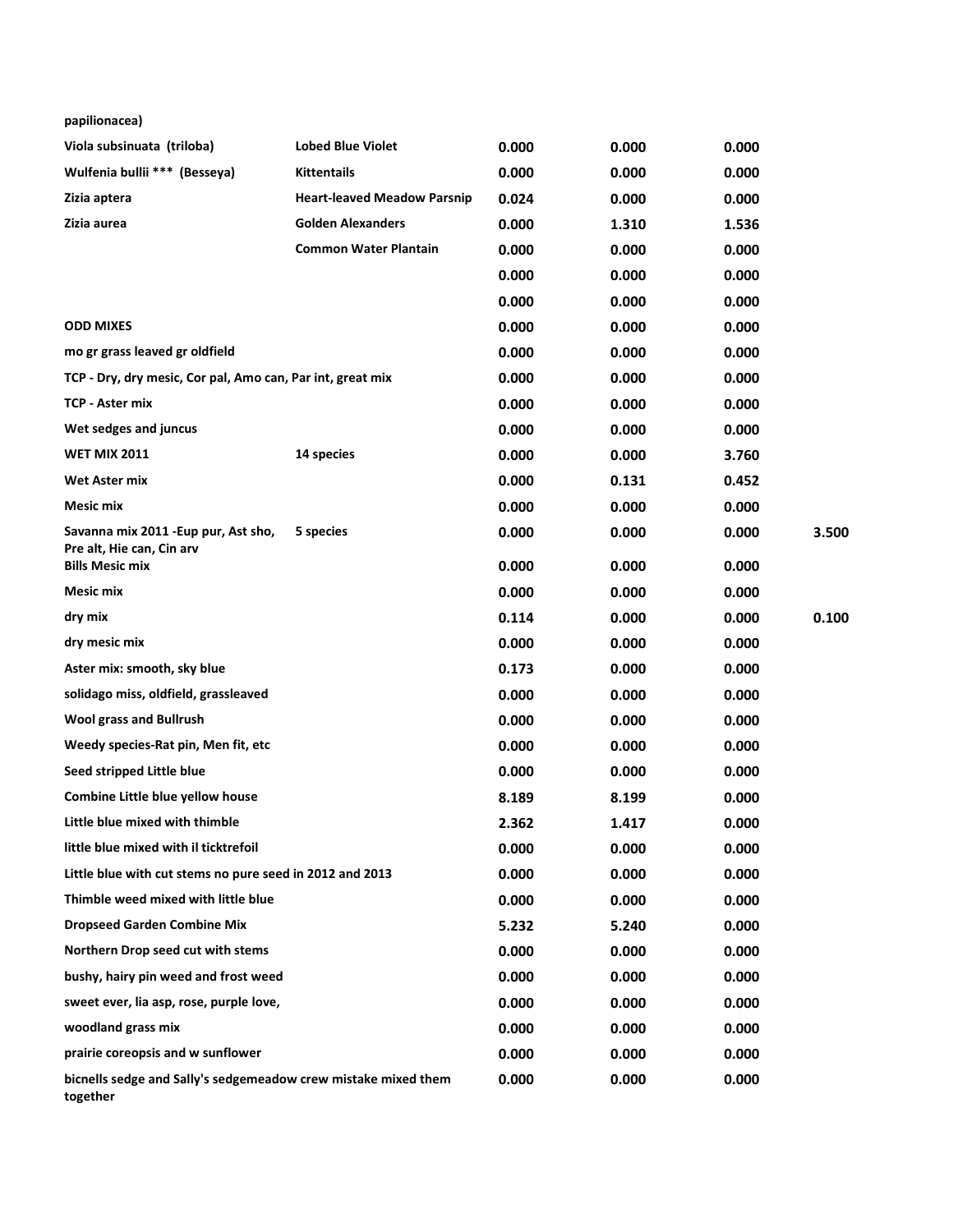| tall grasses combine - big blue and indian      | 0.000            | 0.249             | 0.000         |
|-------------------------------------------------|------------------|-------------------|---------------|
| woodland grass mix                              | 0.000            | 0.000             | 0.000         |
| Ayres Hallowell mix 37 species for uplands      | 8.189            | 0.000             | 0.000         |
| <b>TOTAL Pounds</b><br><b>NUMBER OF SPECIES</b> | 39.350789<br>114 | 81.1972973<br>108 | 286.915<br>59 |

The excel spreadsheet where this list was copied from is found T:\Nachusa

Project\Stewardship\PLANTING HISTORIES & INVENTORIES\Planting 112. The total species diversity is not completely reflected in the spreadsheet. See the section before the long list species for the most accurate amount of species that were planted in the planting. There was numerous times where we combined several species into one mix.

**Maps:**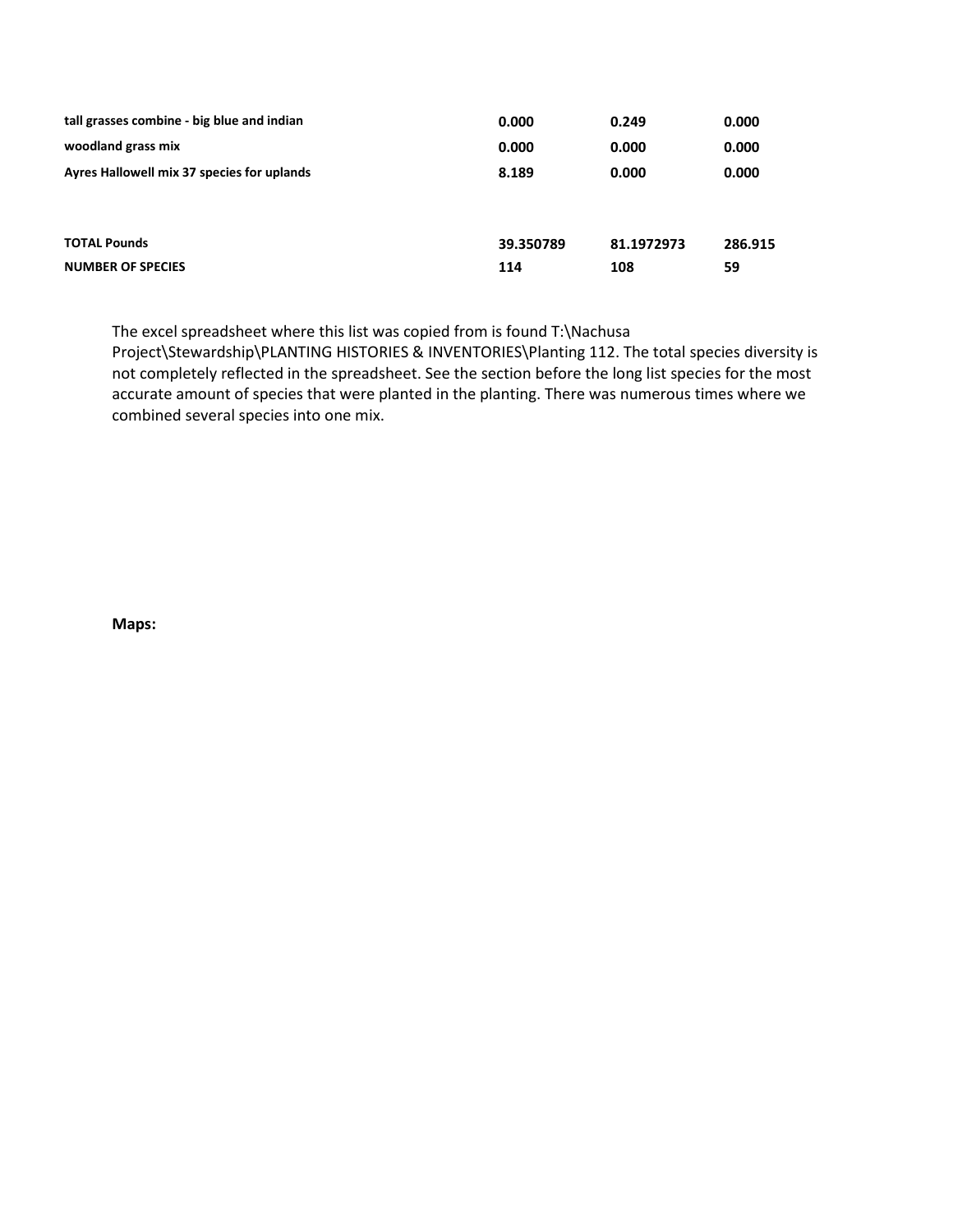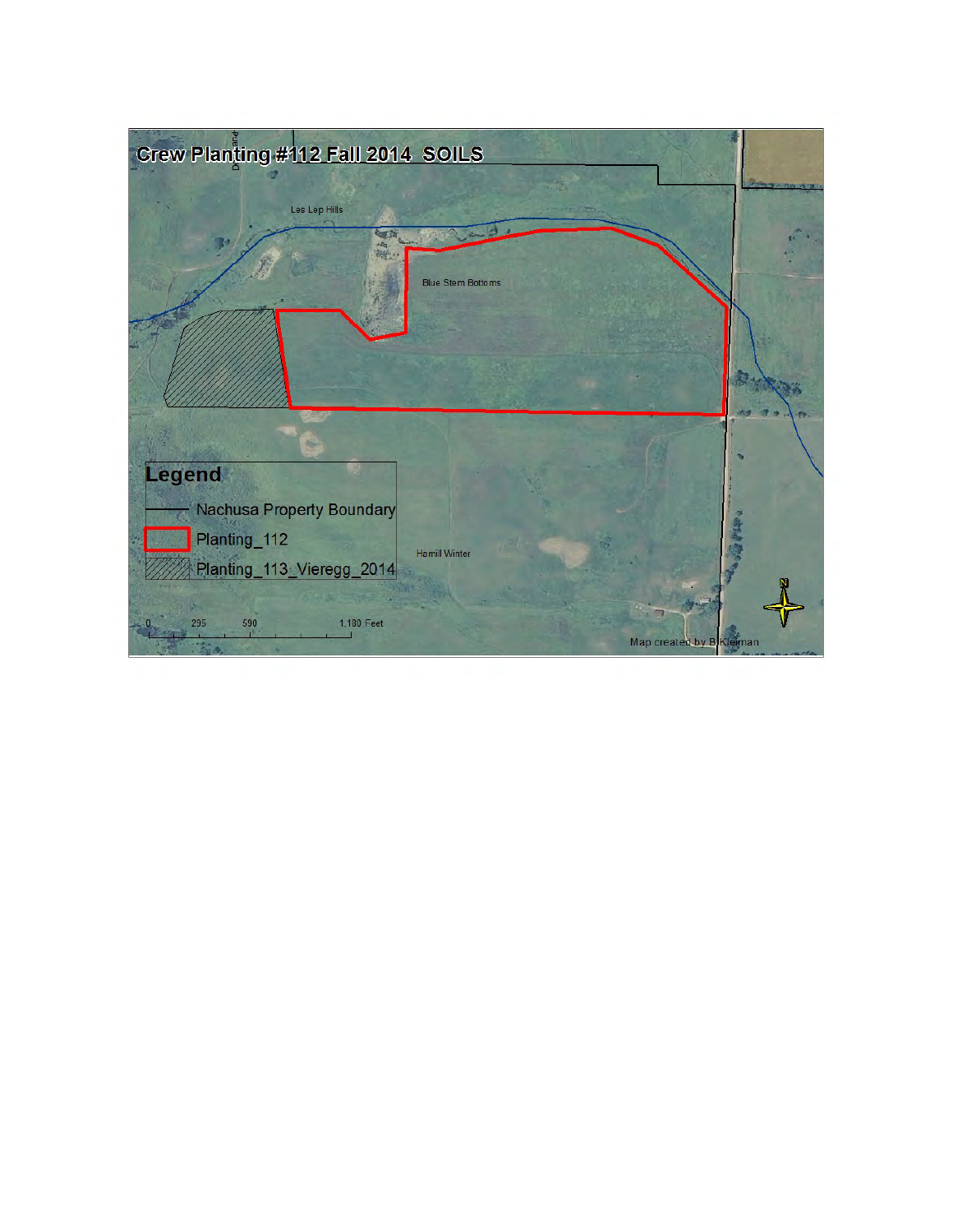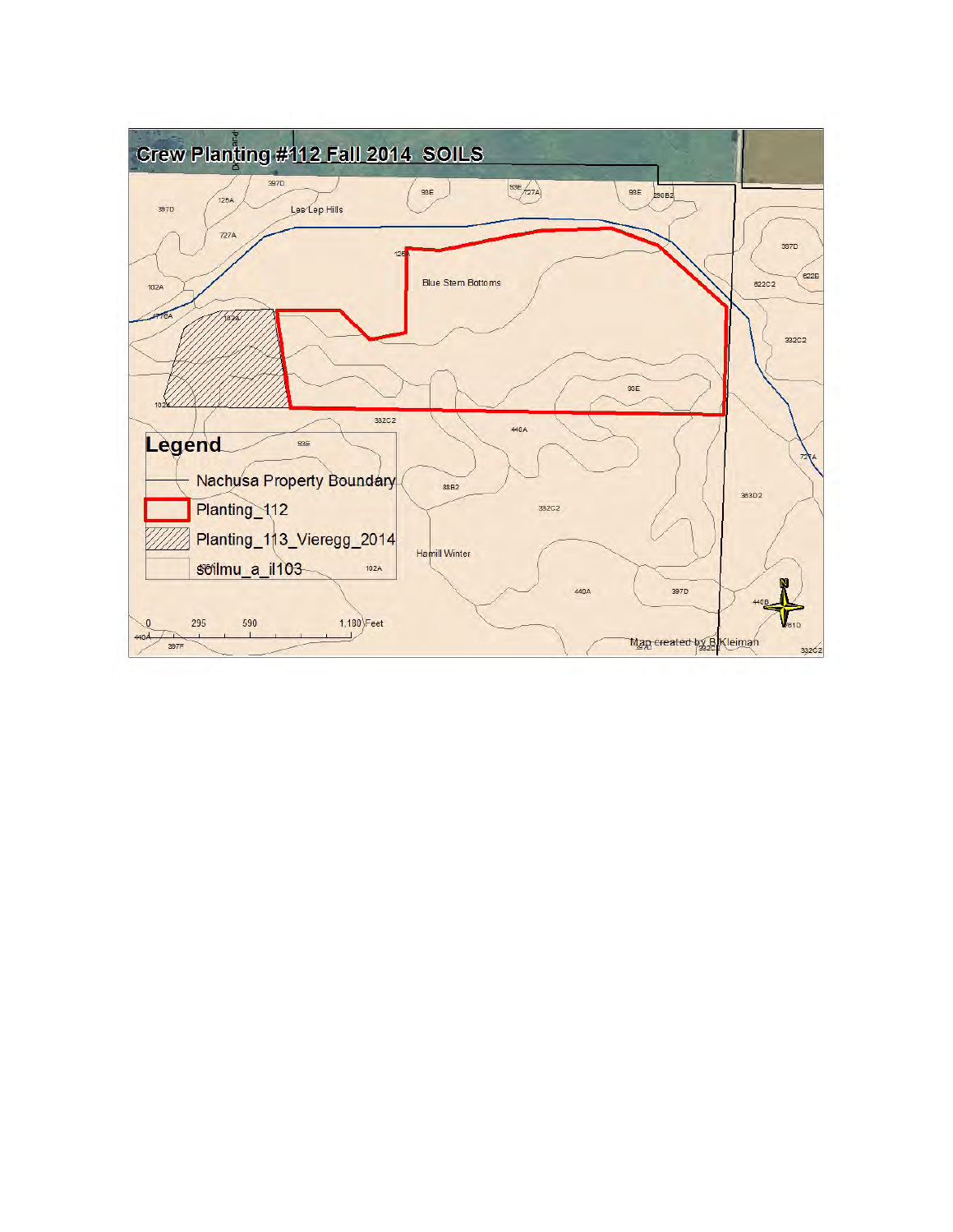

## **Map saved in T:\Nachusa Project\Stewardship\PLANTING HISTORIES & INVENTORIES\Planting 112**

### **Lessons Learned:**

Time will tell if putting a poor planting back to row crops to plant again to prairie was a good use of time. Winter came early, in the future harrow and burn corn stubble ASAP. In this case the corn came out so late the lower planting is not done as we can't burn the stubble since there is snow on the ground. We should ask our farmer to plant an early harvest variety, or have them to harvest it early in their rotations. We put most of the porcupine grass in the seed mix by simply cutting off the long awns. I expect that will work. We had a small amount of step in.